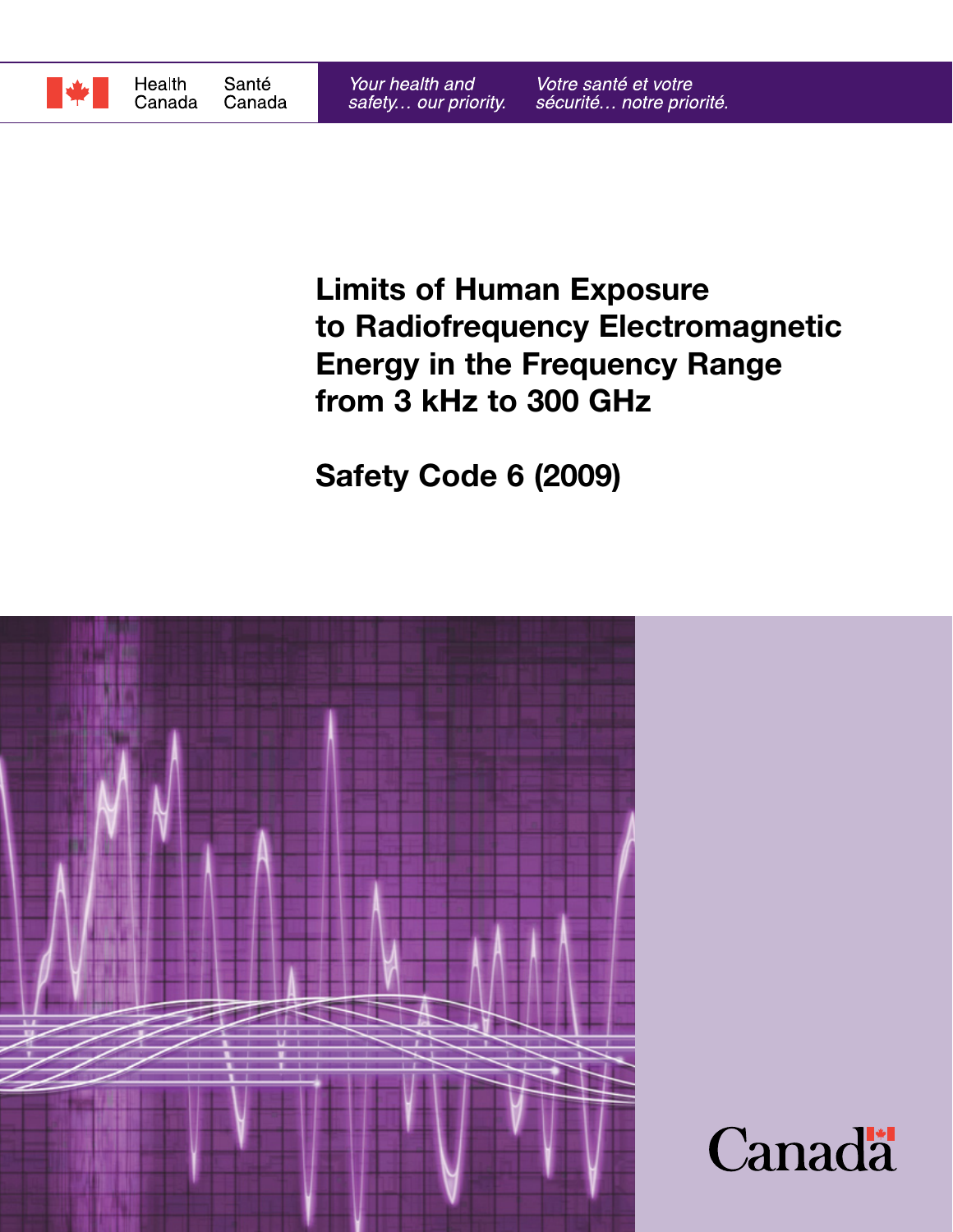#### **Errata**

Section 2.3, page 19

"For frequencies between 3 kHz and 100 kHz, the averaging time for induced and contact currents shall be 1 second (Section 2.1.2). For frequencies greater than 100 kHz and up to 15 000 MHz, time averaging provisions in this code take into account that the basic restrictions are designed to limit temperature increases in tissues. Temperature increases in living tissue due to RF energy absorption follow a well-defined pattern with a time constant of approximately 6 minutes (thermal time constant), where 67% **63%** of the steady state temperature increase occurs within 6 min. Time averaging permits exposures to be greater than the limits outlined in Sections 2.1 and 2.2 over short periods of time, provided that the total absorbed energy in any 6 min period does not exceed the energy absorbed from a constant (time invariant) exposure at the limits outlined in Sections 2.1 and 2.2. Since time averaging is based on absorbed energy considerations, the electric and magnetic field intensities shall be squared before time averaging is applied, while the power density and SAR are applied directly."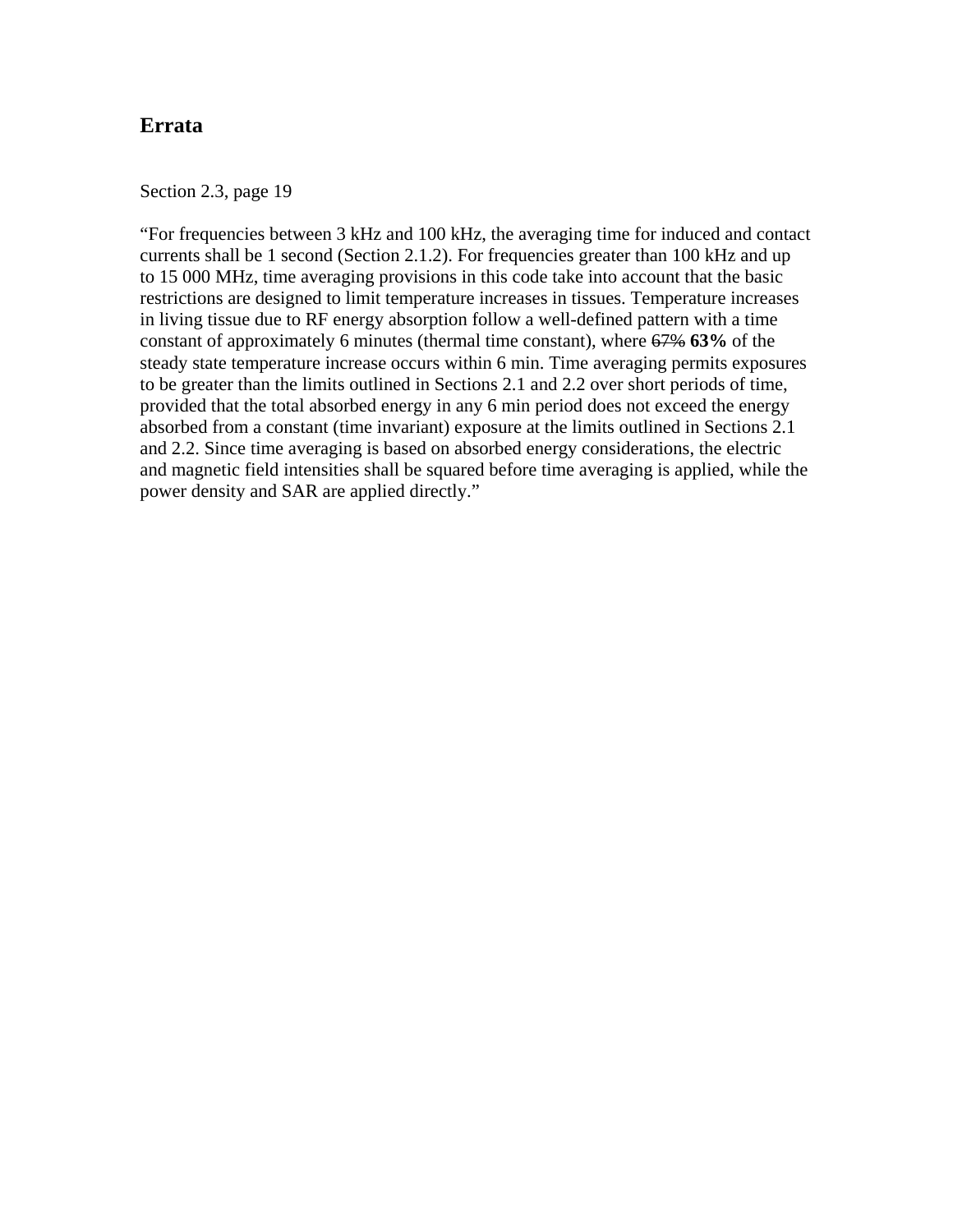## **Limits of Human Exposure to Radiofrequency Electromagnetic Energy in the Frequency Range from 3 kHz to 300 GHz**

Consumer and Clinical Radiation Protection Bureau Environmental and Radiation Health Sciences Directorate Healthy Environments and Consumer Safety Branch Health Canada

Safety Code 6 (2009)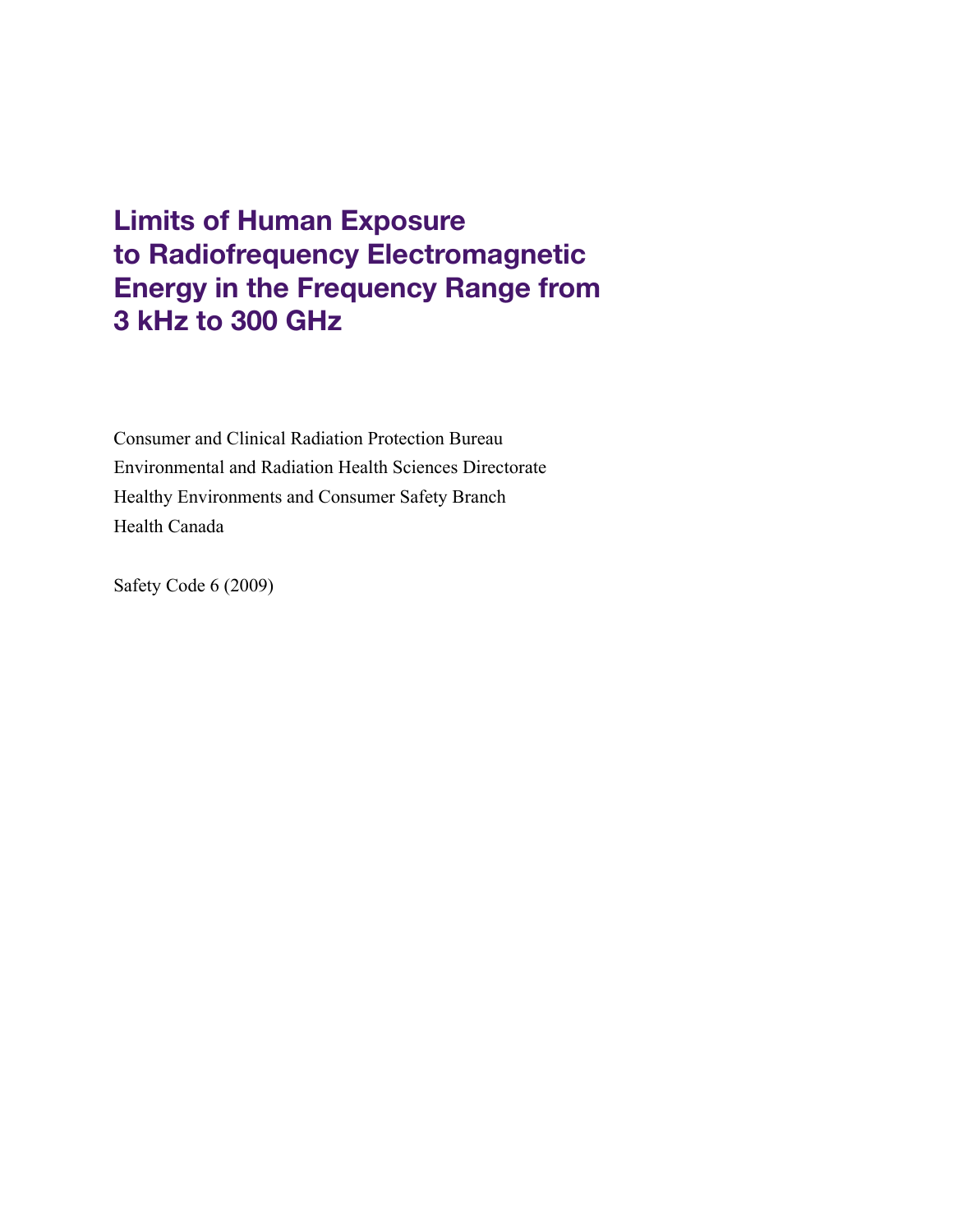*Health Canada is the federal department responsible for helping the people of Canada maintain and improve their health. We assess the safety of drugs and many consumer products, help improve the safety of food, and provide information to Canadians to help them make healthy decisions. We provide health services to First Nations people and to Inuit communities. We work with the provinces to ensure our health care system serves the needs of Canadians.*

Published by authority of the Minister of Health.

Limits of human exposure to radiofrequency electromagnetic energy in the frequency range from 3 kHz to 300 GHz is available on the Internet at the following address: www.hc-sc.gc.ca/ewh-semt/pubs/radiation/index-eng.php

Également disponible en français sous le titre : Limites d'exposition humaine à l'énergie électromagnétique radioélectrique dans la gamme de fréquences de 3 kHz à 300 GHz

This publication can be made available on request on diskette, large print, audio-cassette and braille.

For further information or to obtain additional copies, please contact: Publications Health Canada Ottawa, Ontario K1A 0K9 Tel.: (613) 954-5995 Fax: (613) 941-5366 E-Mail: info@hc-sc.gc.ca

© Her Majesty the Queen in Right of Canada, represented by the Minister of Health, 2009

All rights reserved. No part of this information (publication or product) may be reproduced or transmitted in any form or by any means, electronic, mechanical, photocopying, recording or otherwise, or stored in a retrieval system, without prior written permission of the Minister of Public Works and Government Services Canada, Ottawa, Ontario K1A 0S5 or copyright.droitdauteur@pwgsc.gc.ca.

HC Pub.: 091029 Cat.: H128-1/09-591E ISBN: 978-1-100-13802-2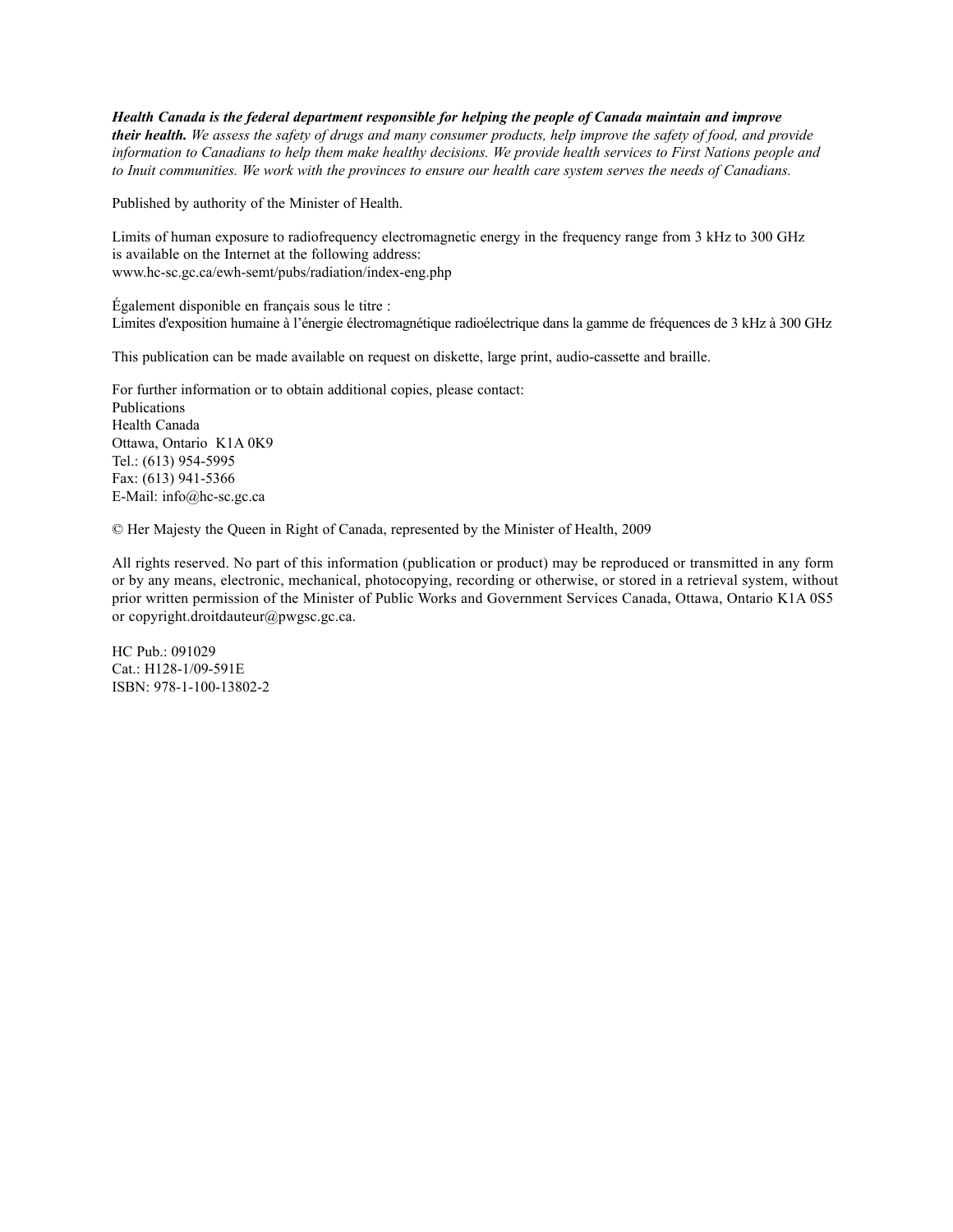### **Preface**

This document is one of a series of safety codes prepared by the Consumer and Clinical Radiation Protection Bureau, Health Canada. These safety codes specify the requirements for the safe use of, or exposure to, radiation emitting devices. This revision replaces the previous version of Safety Code 6 (99–EHD–237) published in 1999.

The purpose of this code is to establish safety limits for human exposure to radiofrequency (RF) electromagnetic energy in the frequency range from 3 kHz to 300 GHz. The safety limits in this code apply to all individuals working at, or visiting, federally regulated sites. These guidelines may also be adopted by the provinces, industry or other interested parties. The Department of National Defence shall conform to the requirements of this safety code, except in such cases where it considers such compliance to have a detrimental effect on its activities in support of training and operations of the Canadian Forces. This code has been adopted as the scientific basis for the equipment certification specifications outlined in Industry Canada's regulatory compliance documents<sup> $(1-3)$ </sup>, that govern the use of wireless devices in Canada, such as cell phones, cell towers (base stations) and broadcast antennae. Safety Code 6 does not apply to the deliberate exposure for treatment of patients by, or under the direction of, medical practitioners. Safety Code 6 is not intended for use as a product performance specification document, as the limits in this safety code are for controlling human exposure and are independent of the source of RF energy.

In a field where technology is advancing rapidly and where unexpected and unique problems may occur, this code cannot cover all possible situations. Consequently, the specifications in this code may require interpretation under special circumstances. This interpretation should be done in consultation with scientific staff at the Consumer and Clinical Radiation Protection Bureau, Health Canada.

The safety limits in this code are based on an ongoing review of published scientific studies on the health impacts of radiofrequency electromagnetic energy. This code is periodically revised to reflect new knowledge in the scientific literature and the exposure limits may be modified, if deemed necessary.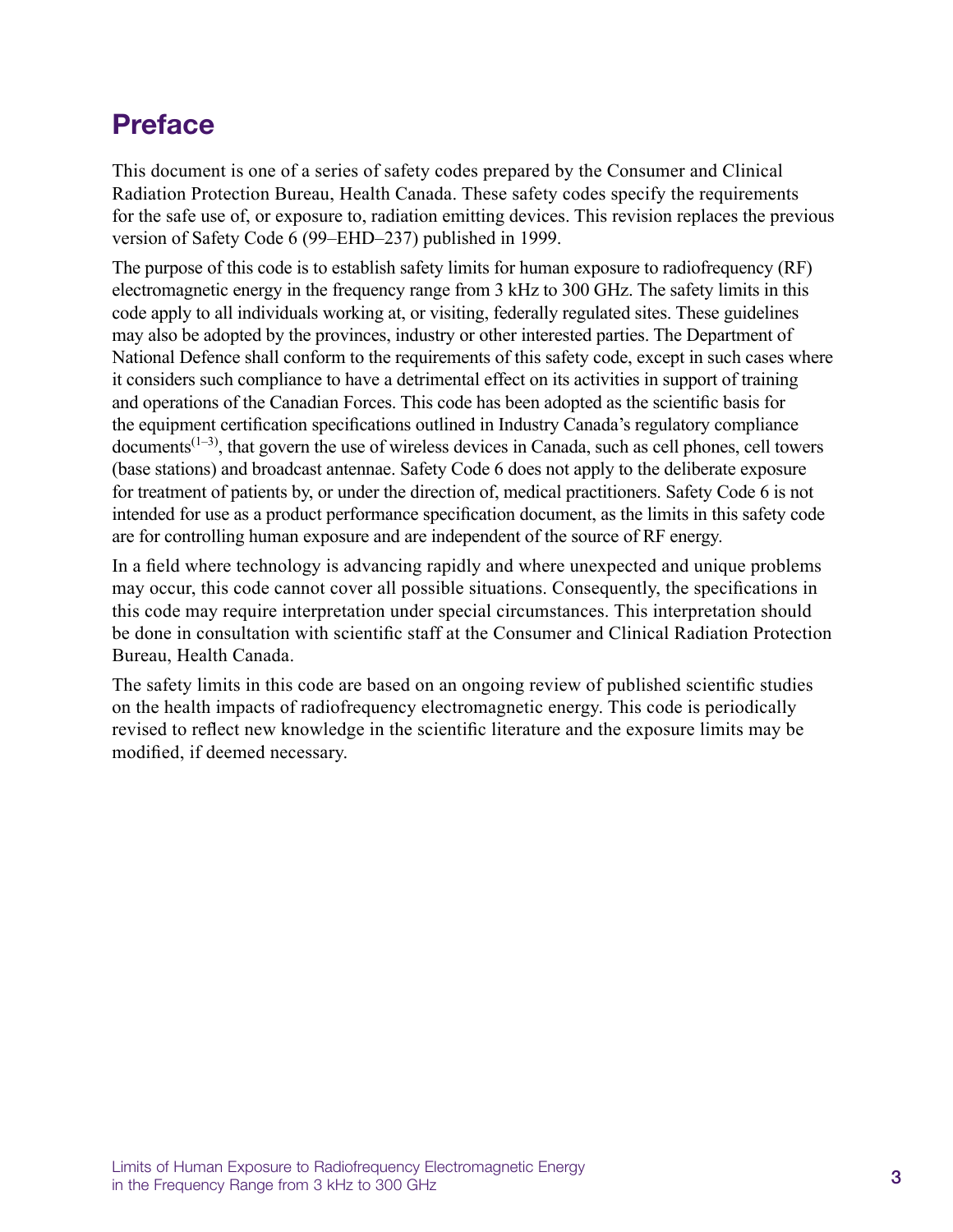Limits of Human Exposure to Radiofrequency Electromagnetic Energy in the Frequency Range from 3 kHz to 300 GHz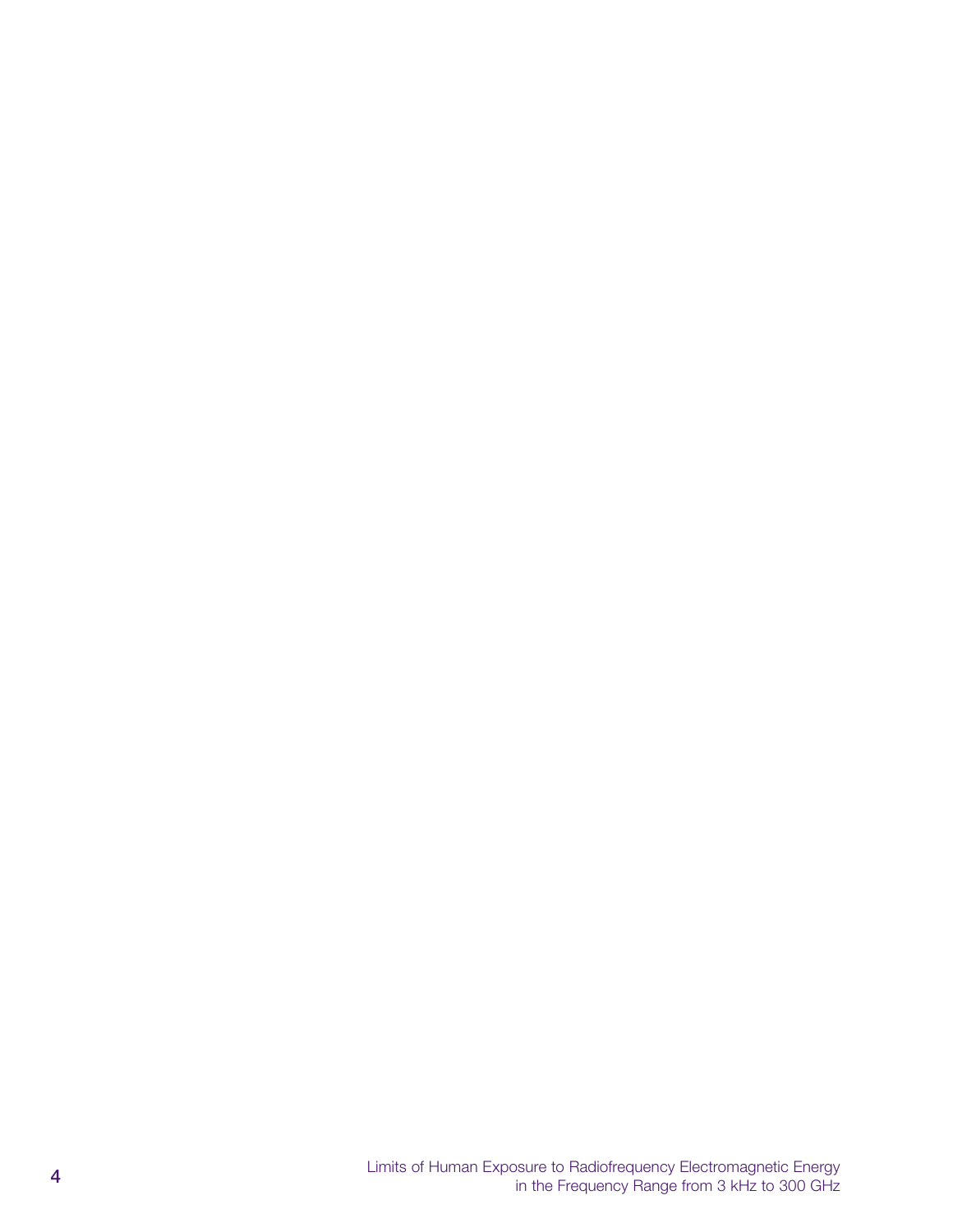# **Table of Contents**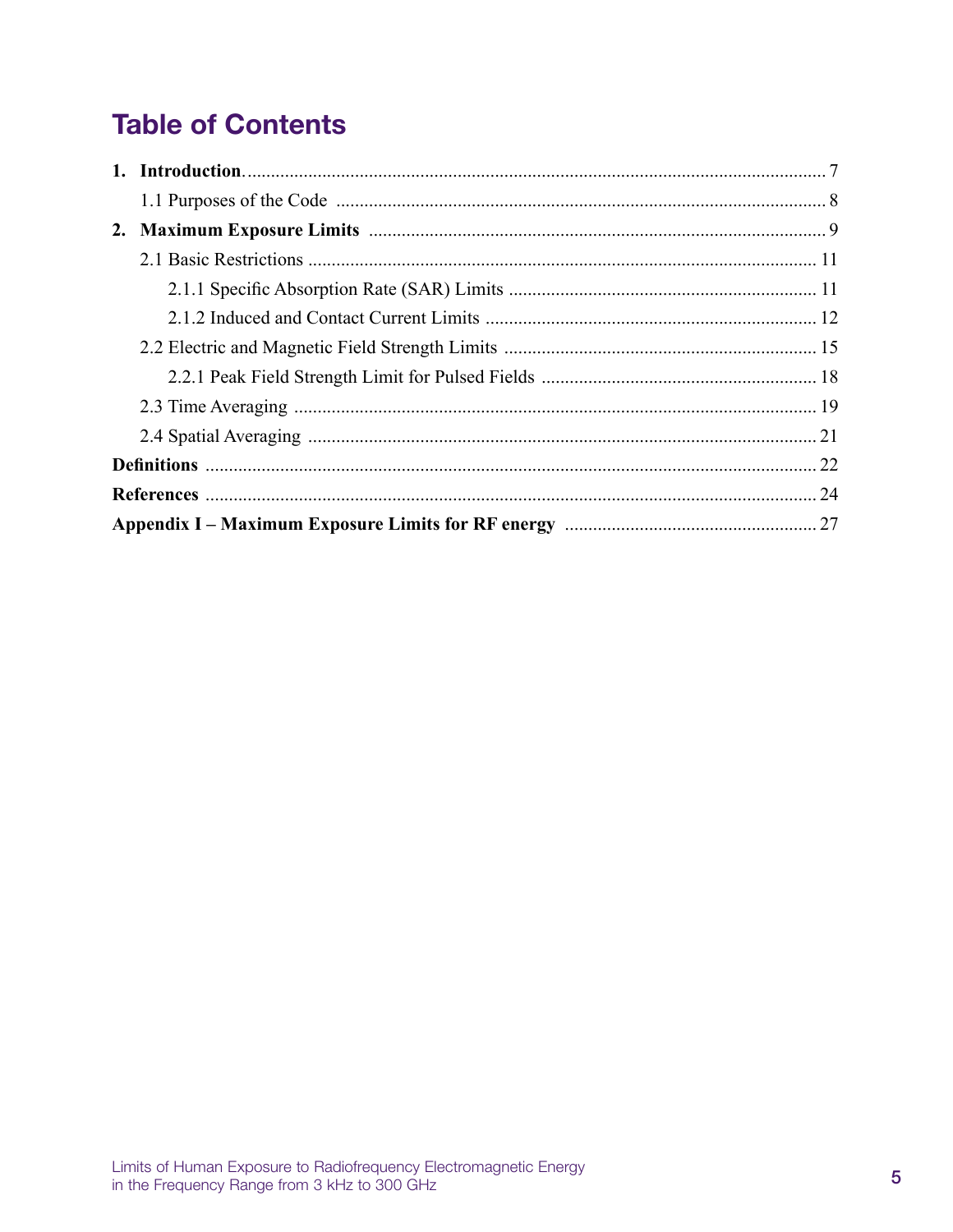Limits of Human Exposure to Radiofrequency Electromagnetic Energy<br>in the Frequency Range from 3 kHz to 300 GHz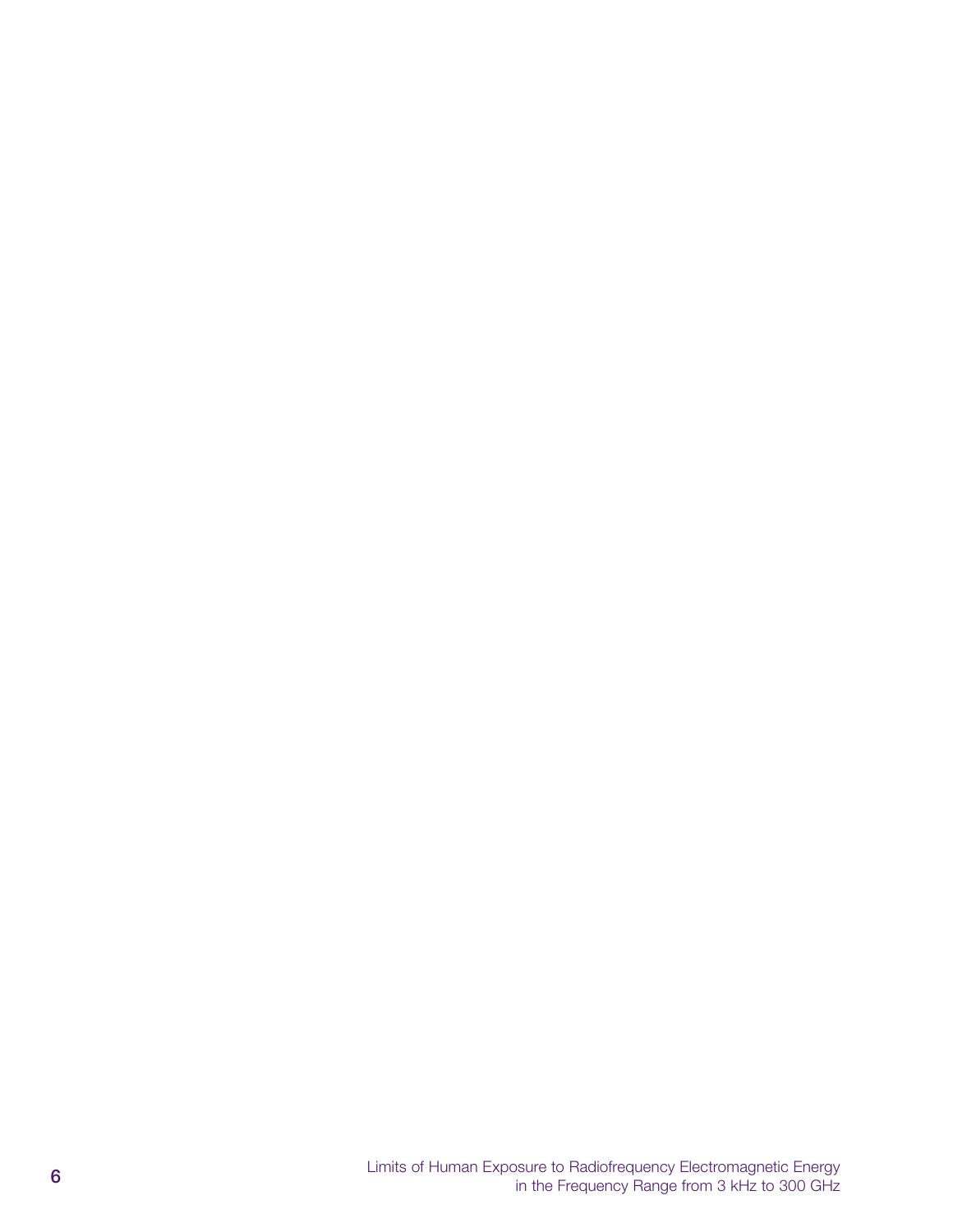## **1. Introduction**

Electromagnetic radiation is emitted by many natural and man-made sources and is a fundamental aspect of our lives. We are warmed by electromagnetic radiation emitted from the sun and our eyes can detect the visible light portion of the electromagnetic spectrum. Radiofrequency (RF) energy is a portion of the electromagnetic spectrum with frequencies ranging from 3 kHz to 300 GHz, below that of visible light and above that of extremely low frequency (ELF) electromagnetic energy. RF energy is produced by many man-made sources including cellular (mobile) phones and base stations, television and radio broadcasting facilities, radar, medical equipment, microwave ovens, RF induction heaters as well as a diverse assortment of other electronic devices within our living and working environments.

It has long been recognized that sufficiently intense RF energy can cause heating of materials with finite conductivity, including biological tissues. A number of well established biological effects and adverse health effects from acute exposure to intense RF energy have been documented<sup> $(4-9)$ </sup>. For the most part, these effects relate to localized heating or stimulation of excitable tissue from intense RF energy exposure. The specific biological responses to RF energy are generally related to the rate of energy absorbed. The rate and distribution of RF energy absorption depends strongly on the frequency, intensity and orientation of the incident fields as well as the body size and its constitutive properties (dielectric constant and conductivity). At frequencies between 100 kHz and 6 GHz, RF energy absorption is commonly described in terms of the specific absorption rate (SAR), which is a measure of the rate of energy deposition per unit mass of body tissue and is usually expressed in units of watts per kilogram (W/kg). Based on a large amount of historical knowledge, national and international exposure limits have been established to protect the general public against adverse effects associated with acute RF energy exposures $(8-9)$ .

The exposure limits specified in Safety Code 6 have been established based upon a thorough evaluation of the scientific literature related to the thermal and possible non-thermal effects of RF energy on biological systems. Health Canada scientists consider all peer-reviewed scientific studies, on an ongoing basis, and employ a weight-of-evidence approach when evaluating the possible health risks of RF energy. This approach takes into account both the quantity of studies on a particular endpoint (whether adverse or no effect), but more importantly, the quality of those studies. Poorly conducted studies (e.g. incomplete dosimetry or inadequate control samples) receive relatively little weight, while properly conducted studies (e.g. all controls included, appropriate statistics, complete dosimetry) receive more weight. The exposure limits in Safety Code 6 are based upon the lowest exposure level at which scientifically-established human health hazards occur. Safety factors have been incorporated into these limits to add an additional level of protection for the general public and personnel working near RF sources. The scientific approach used to establish the exposure limits in Safety Code 6 is comparable to that employed by other science-based international standards bodies<sup>(8–12)</sup>. As such, the basic restrictions in Safety Code 6 are similar to those adopted by most other nations, since all recognized standardsetting bodies use the same scientific data. It must be stressed that Safety Code 6 is based upon scientifically-established health hazards and should be distinguished from some municipal and/or national guidelines that are based on socio-political considerations.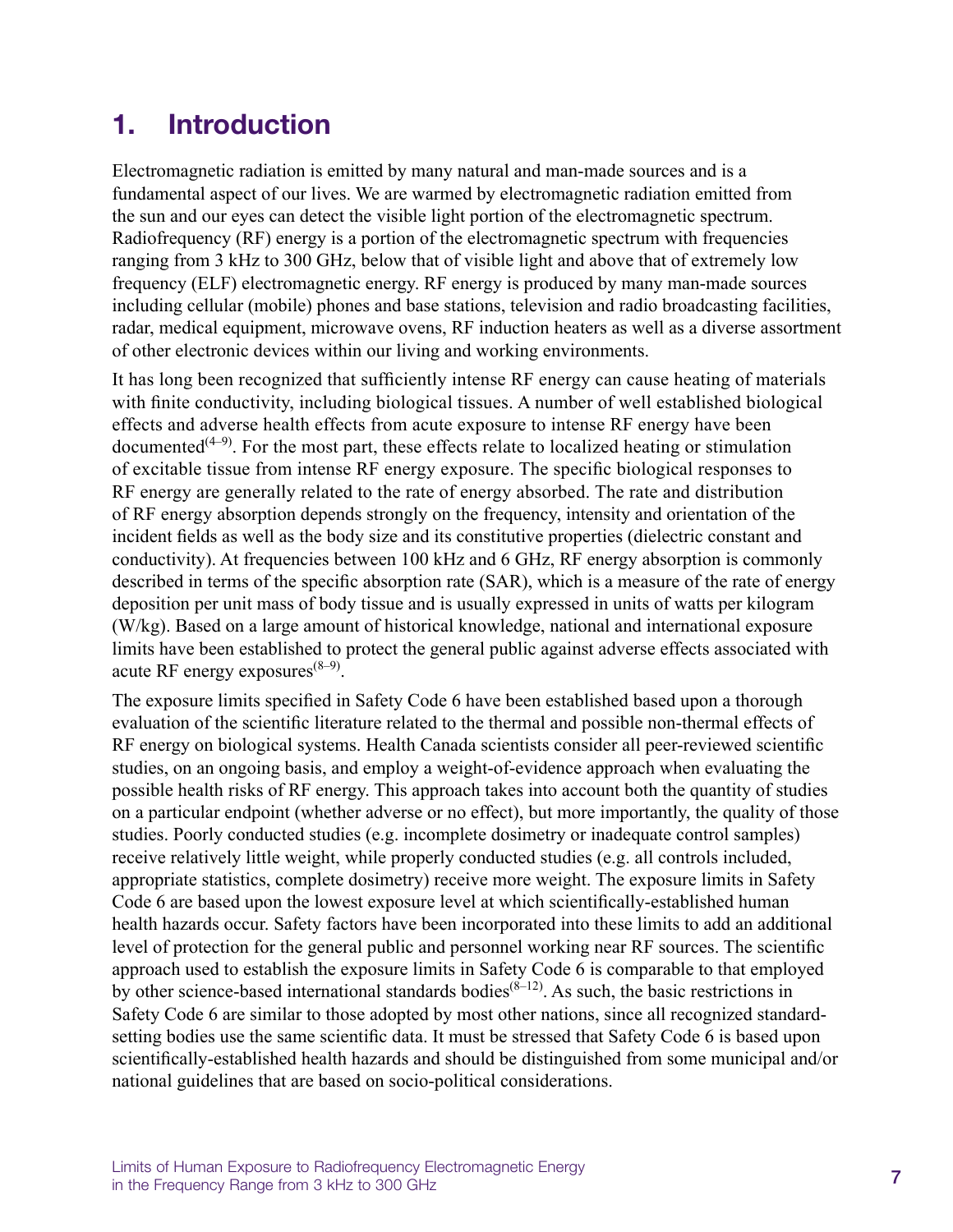In the following sections, the maximum exposure levels for persons in both controlled and uncontrolled environments are specified. These levels shall not be exceeded.

### **1.1 Purposes of the Code**

The purposes of this code are to:

- (a) specify maximum levels of human exposure to RF energy at frequencies between 3 kHz and 300 GHz, to prevent adverse human health effects;
- (b) specify maximum allowable RF contact and induced body currents to prevent the physical perception of internal currents resulting from RF energy in uncontrolled environments, and to prevent RF shock or burns to personnel in controlled environments;
- (c) provide guidance for evaluating RF exposure levels, to ensure that personnel in controlled and uncontrolled environments are not exposed at levels greater than the limits specified in this code.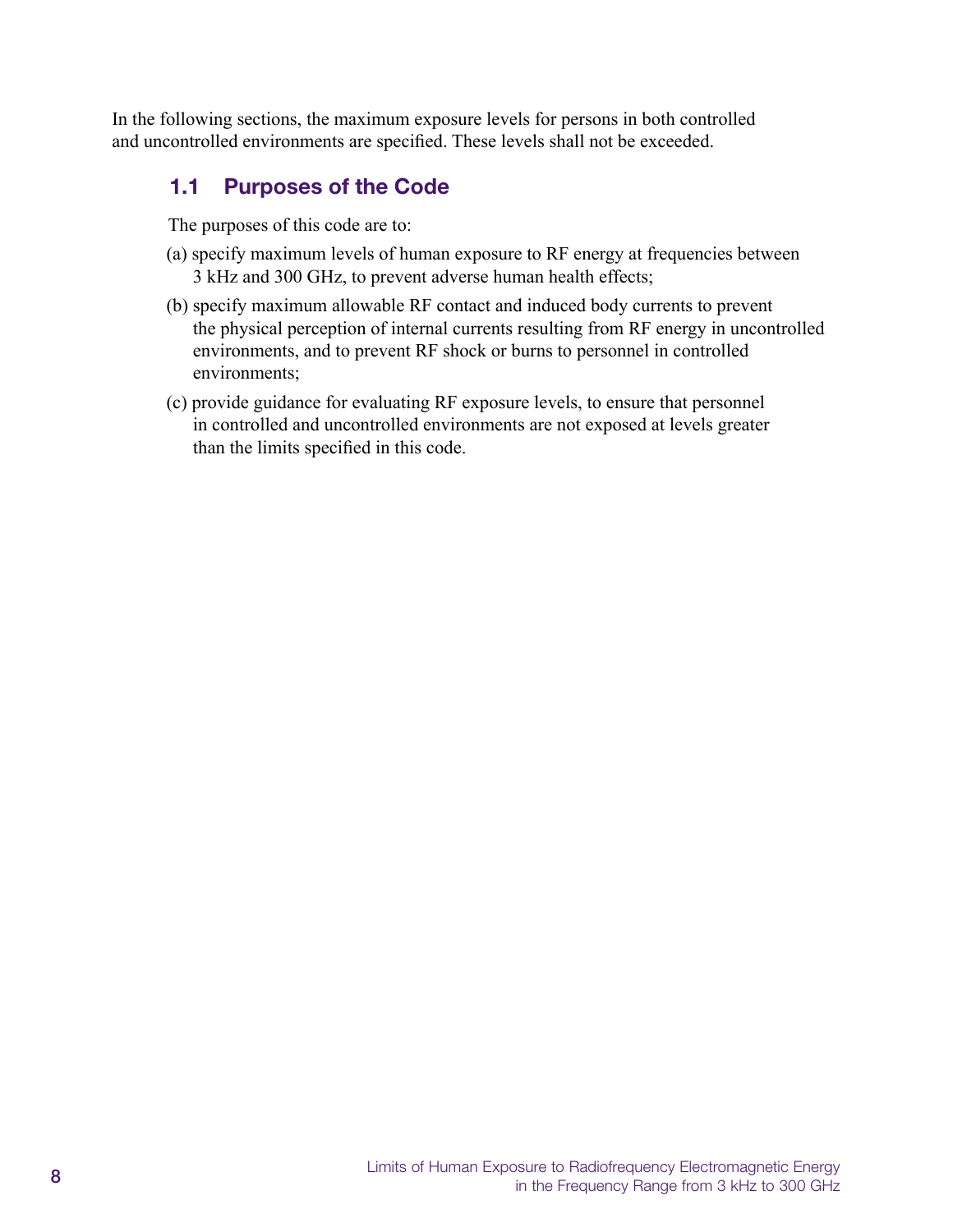## **2. Maximum Exposure Limits**

The scientific literature with respect to possible biological effects of RF energy has been monitored by Health Canada scientists on an ongoing basis since the last version of Safety Code 6 was published in 1999. During this time, a significant number of new studies have evaluated the potential for acute and chronic RF energy exposures to elicit possible effects on a wide range of biological endpoints including: human cancers (epidemiology); rodent lifetime mortality; tumor initiation, promotion and co-promotion; mutagenicity and DNA damage; EEG activity; memory, behaviour and cognitive functions; gene and protein expression; cardiovascular function; immune response; reproductive outcomes; and perceived electromagnetic hypersensitivity (EHS) among others. Numerous authoritative reviews have summarized this literature<sup> $(13-30)$ </sup>.

Despite the advent of thousands of additional research studies on RF energy and health, the predominant adverse health effects associated with RF energy exposures in the frequency range from 3 kHz to 300 GHz still relate to the occurrence of tissue heating and excitable tissue stimulation from short-term (acute) exposures. At present, there is no scientific basis for the premise of chronic and/or cumulative health risks from RF energy at levels below the limits outlined in Safety Code 6. Proposed effects from RF energy exposures in the frequency range between 100 kHz and 300 GHz, at levels below the threshold to produce thermal effects, have been reviewed. At present, these effects have not been scientifically established, nor are their implications for human health sufficiently well understood. Additionally, a lack of evidence of causality, biological plausibility and reproducibility greatly weaken the support for the hypothesis for such effects. Thus, these proposed outcomes do not provide a credible foundation for making science-based recommendations for limiting human exposures to low-intensity RF energy.

For frequencies from 3 to 100 kHz, the predominant health effect to be avoided is the unintentional stimulation of excitable tissues, since the threshold for electrostimulation in this frequency range will typically be lower than that for the onset of thermal effects. Experimental studies have demonstrated that exogenous electric and magnetic field exposures can induce *in situ* electric fields and currents within biological tissue that can lead to nerve and muscle depolarization<sup> $(5, 8-9, 31-32)$ </sup>. Limits for maximum external electric and magnetic field strengths have been established in Safety Code 6 to avoid *in situ* electric field strengths greater than that of the minimum excitation threshold for excitable tissues.

For frequencies from 100 kHz to 300 GHz, tissue heating is the predominant health effect to be avoided. Other proposed non-thermal effects have not been conclusively documented to occur at levels below the threshold where thermal effects arise. Studies in animals, including non-human primates, have consistently demonstrated a threshold effect for the occurrence of behavioural changes and alterations in core-body temperature of  $\sim$ 1.0 <sup>o</sup>C, at a whole-body average SAR of  $\sim$ 4 W/kg<sup>(7–9)</sup>. This forms the scientific basis for the whole-body average SAR limits in Safety Code 6. To ensure that thermal effects are avoided, a safety factor of 10 has been incorporated for exposures in controlled environments, resulting in a whole-body-averaged SAR limit of 0.4 W/kg. A safety margin of 50 has been incorporated for exposures in uncontrolled environments to protect the general public, resulting in a whole-body average SAR limit of 0.08 W/kg.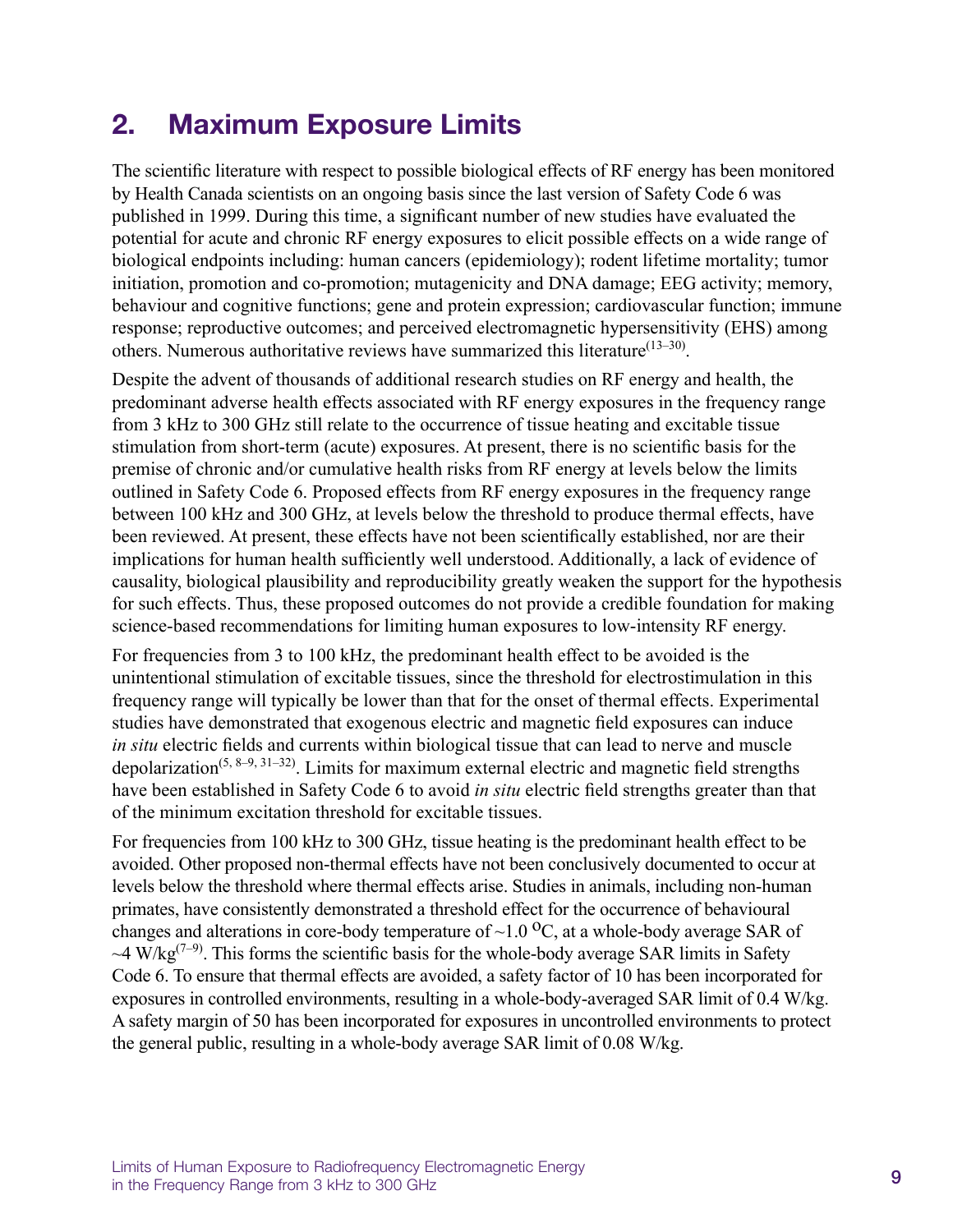Peak (spatial-average) SAR limits have also been established in Safety Code 6 to avoid excessive thermal effects (hot-spots) in localized human tissues. The peak SAR limits reflect the highly non-homogenous nature of typical RF energy exposures and the differing thermoregulatory properties of various body tissues. The peak SAR limits pertain to discrete tissue volumes (1 or 10 g), where thermoregulation can efficiently dissipate heat and avoid changes ( $>1^{0}C$ ) in core body temperature. As such, the peak SAR limits for exposures in controlled environments are 20 W/kg for the limbs and 8 W/kg for the head, neck and trunk. For exposures in uncontrolled environments, the peak SAR limits are 4.0 W/kg for the limbs and 1.6 W/kg for the head, neck and trunk. There are also limits in Safety Code 6 for the avoidance of painful shocks or burns from contact currents.

The basic restrictions which shall not be exceeded are given in terms of the currents in the body, either by induction or contact with energized metallic objects, or in terms of the rate at which RF electromagnetic energy is absorbed in the body (i.e. SAR). In practice, direct measurements of SAR are only feasible under laboratory conditions. Therefore, recommended maximum exposure levels in terms of unperturbed electric and magnetic field strength as well as power density are given in addition to the SAR limits. These maximum field intensities are at levels that ensure that the SAR or induced body current will be no greater than that of the basic restrictions. Additional factors such as temporal variations in intensity and spatial distribution of the exposure fields are accounted for by provisions for time and spatial averaging. Exposure to RF energy in excess of the limits given in this safety code, when time and spatially-averaged, may cause adverse health effects.

For the purpose of this code, controlled environments are defined as those where all of the following conditions are satisfied:

- (a) the RF field intensities in the controlled area have been adequately characterized by means of measurements, calculations or modeling (such as with the use of FDTD [finite difference time domain] software),
- (b) the exposure is incurred by persons who are aware of the potential for RF exposure and are cognizant of the intensity of the RF energy in their environment and,
- (c) the exposure is incurred by persons who are aware of the potential health risks associated with RF energy exposures and whom can control their risk using mitigation strategies.

All situations that do not meet the specifications above are considered to be uncontrolled environments. Uncontrolled environments are defined as areas where either insufficient assessment of RF energy has been conducted or where persons who are allowed access to these areas have not received proper RF awareness training and have no means to assess or, if required, mitigate their exposure to RF energy.

To determine whether the maximum exposure levels are exceeded, full consideration shall be given to such factors as:

- (a) nature of exposure environment (controlled or uncontrolled);
- (b) duration of exposure and/or time-averaging (including ON/OFF times of the RF source, direction of the beam, duty factors, sweep times, etc...);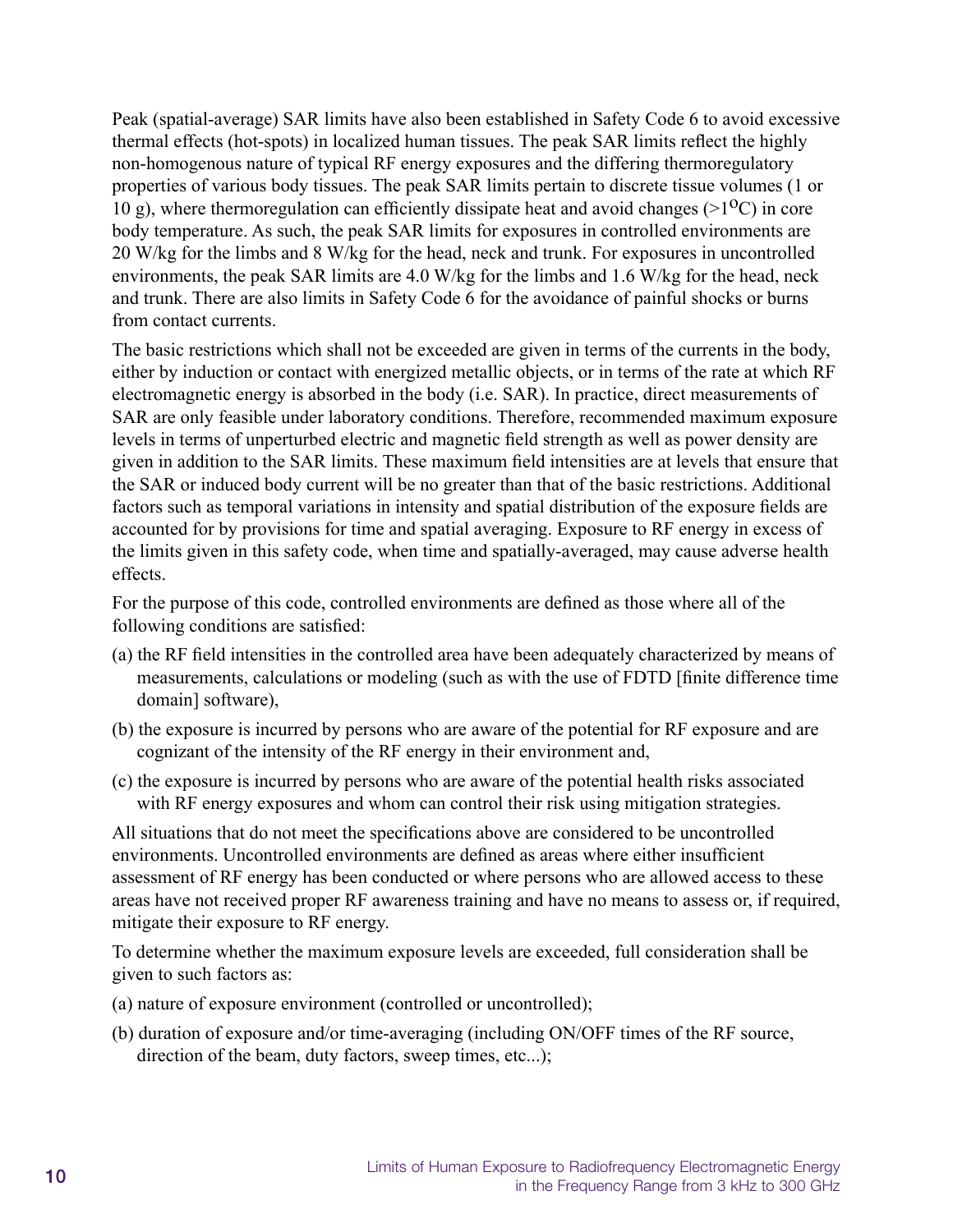(c) spatial characteristics of exposure (i.e. whole body or parts thereof);

(d) uniformity of the exposure field (i.e. spatial averaging).

In certain circumstances, higher exposure levels may be permitted for short durations. If this is the case, the field strengths and power densities should be averaged over any one tenth-hour period (0.1 h or 6 min). Graphs are provided in Appendix I for easy identification of maximum exposure levels at various frequencies.

SI units are used throughout this document unless specified otherwise.

### **2.1 Basic Restrictions**

#### **2.1.1 Specific Absorption Rate (SAR) Limits**

The specific absorption rate (SAR) is a measure of the rate at which electromagnetic energy is absorbed in the body. At frequencies between 100 kHz and 6 GHz, SAR limits take precedence over field strength and power density limits and shall not be exceeded.

The SAR should be determined for situations where exposures occur at a distance of 0.2 m or less from the source. In cases where SAR determination is feasible, the values in Table 1 shall not be exceeded. For conditions where SAR determination is impractical, field strength or power density measurements shall be carried out and the limits outlined in Section 2.2 shall be respected.

|  |  |  | Table 1. SAR Exposure Limits for Controlled and Uncontrolled Environments. |
|--|--|--|----------------------------------------------------------------------------|
|  |  |  |                                                                            |

| <b>Condition</b>                                                                                 |                                         | <b>SAR Limit (W/kg)</b>                   |
|--------------------------------------------------------------------------------------------------|-----------------------------------------|-------------------------------------------|
|                                                                                                  | <b>Controlled</b><br><b>Environment</b> | <b>Uncontrolled</b><br><b>Environment</b> |
| The SAR averaged over the whole body mass.                                                       | 0.4                                     | 0.08                                      |
| The spatial peak SAR for the head, neck and trunk,<br>averaged over any one gram (g) of tissue*. | 8                                       | 1.6                                       |
| The spatial peak SAR in the limbs as averaged over any<br>10 g of tissue $*$ .                   | 20                                      | 4                                         |

\* Defined as a tissue volume in the shape of a cube. A 10 g mass of tissue represents a volume of approximately 10 cm<sup>3</sup>, while 1 g of tissue represents a volume of approximately 1 cm<sup>3</sup>.

> **Note:** Although not a requirement of the code, it is suggested that whenever possible, the organ-averaged SAR for the eye should not exceed 0.4 W/kg in the controlled environment and 0.2 W/kg in the uncontrolled environment.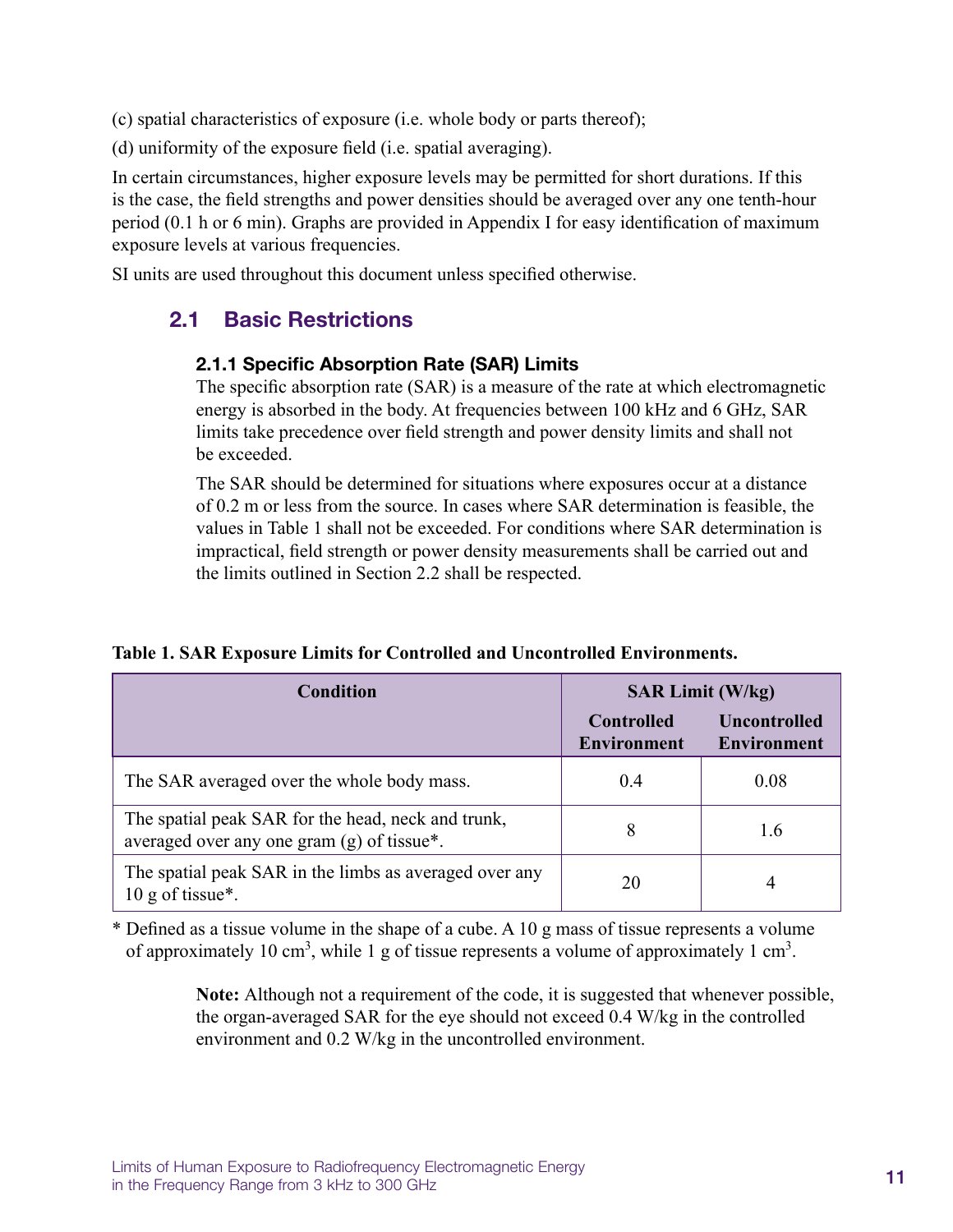#### **2.1.2 Induced and Contact Current Limits**

Limits for induced and contact currents are intended to reduce the potential for RF shock or burns as follows:

- (a) For free standing individuals (standing upright, no contact with metallic objects), current induced in the human body by electromagnetic energy in the frequency bands listed in Column 1 of Tables 2 and 3, shall not exceed the values specified in Column 2 of:
	- (i) Table 2 for Controlled Environments.
	- (ii) Table 3 for Uncontrolled Environments.

An evaluation for compliance with the limits of induced currents should be made with an appropriate instrument. Measurements should be made with a person or a human equivalent antenna standing upright.

**Note:** Induced current through both feet can be measured by using a clamp-on current probe or a low profile platform consisting of two parallel conductive plates isolated from each other and one located above the other. If the latter is used, the platform should be placed on the surface where the person stands, and a person or a human equivalent antenna is placed on the upper plate of the platform. A voltage drop on a low-inductance resistor connected between the plates provides a measure of the induced current.

- (b) No object, with which an individual may come into contact by hand grip, shall be energized by electromagnetic energy in the frequency bands listed in Column 1 of Tables 2 and 3, to such an extent that the maximum current flow through a human body, exiting through the feet, exceeds the values specified in Column 3 of:
	- (i) Table 2 for Controlled Environments.
	- (ii) Table 3 for Uncontrolled Environments.

**Note 1:** For any conducting metallic object that a person may come into contact with, that is located near a high-intensity RF field, contact currents shall be measured using an instrument consisting of an electrical circuit having the impedance of the human body.

**Note 2:** In controlled environments, the maximum permitted currents may be perceptible (such as a tingling or warming sensation), but are not sufficient to cause any pain or damage such as burns.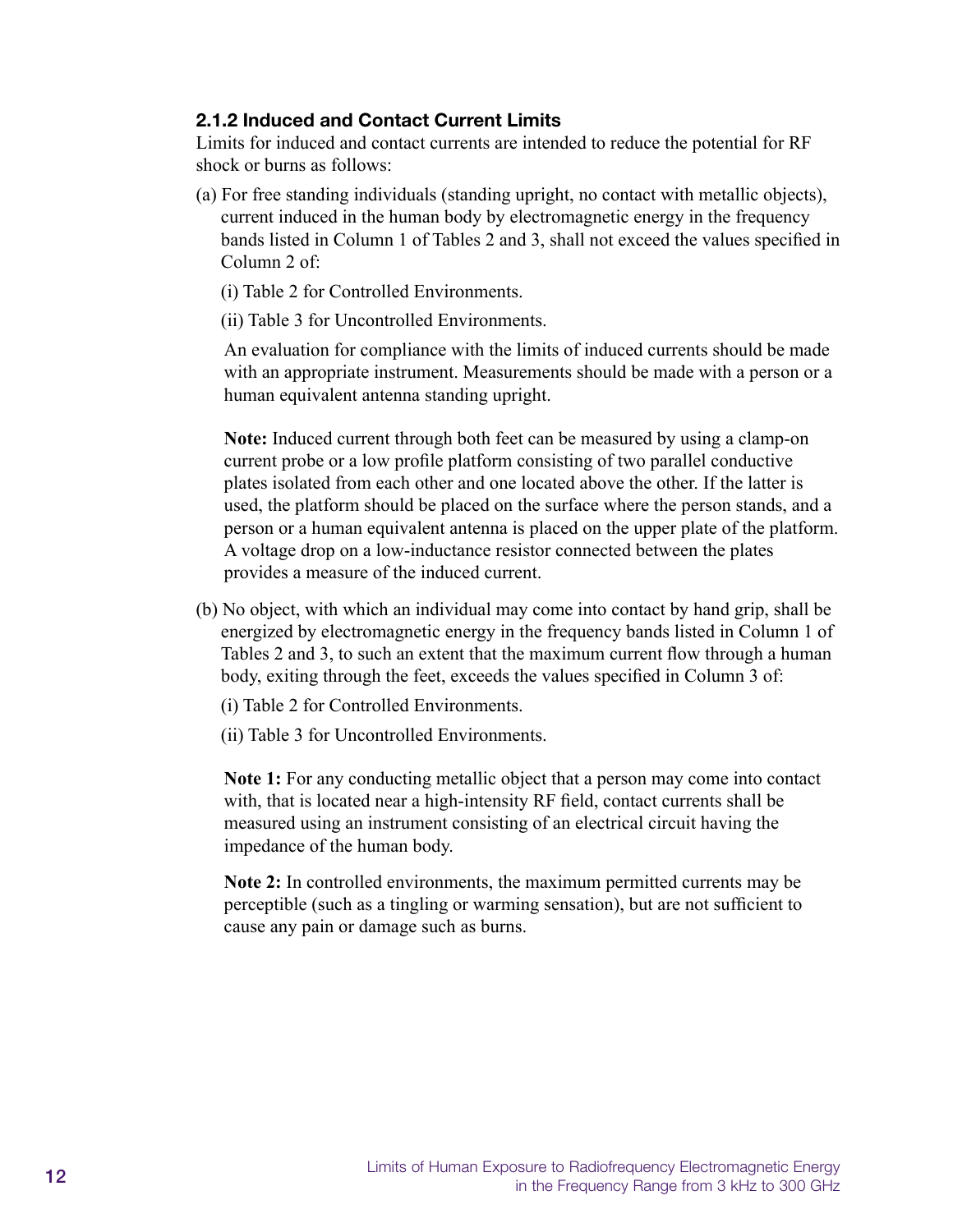(c) Where the electromagnetic energy consists of a number of frequencies in the same or different frequency bands shown in Column 1 of Tables 2 and 3, the ratio of the square of the measured current in each frequency to the square of the limit at that given frequency shown in Column 2 or 3 (depending on whether it is induced or contact current) shall be determined and the sum of all ratios thus obtained for all frequencies shall not exceed unity, when time averaged. The limit, as applied to multiple frequencies, can be expressed as:

$$
\sum_{f=3 \text{ kHz}}^{110 \text{ MHz}} r_f \le 1 \tag{2.1}
$$

where  $f$  is the frequency for which measurements were taken and  $r_f$  is the ratio of the square of the measured current in each frequency to the square of the limit at that given frequency, expressed as:

$$
r_f = \left[\frac{\text{Measured Time-Averaged Value of Current at } f}{\text{Current Limit at } f}\right]^2\tag{2.2}
$$

**Table 2. Induced and Contact Current Limits for Controlled Environments.**

| Frequency<br>(MHz) | <b>Both Feet</b> | <b>Rms Induced Current</b><br>(mA) Through<br><b>Each Foot</b> | <b>Rms Contact Current (mA)</b><br><b>Hand Grip and</b><br><b>Through Each Foot</b> | <b>Averaging</b><br><b>Time</b> |
|--------------------|------------------|----------------------------------------------------------------|-------------------------------------------------------------------------------------|---------------------------------|
| $0.003 - 0.1$      | 2000 f           | 1000 $f$                                                       | 1000 f                                                                              | 1 s                             |
| $0.1 - 110$        | <b>200</b>       | 100                                                            | 100                                                                                 | 6 min                           |

Notes: 1. Frequency, f, is in MHz.

2. The above limits may not adequately protect against startle reactions and burns caused by transient spark discharges for intermittent contact with energized objects.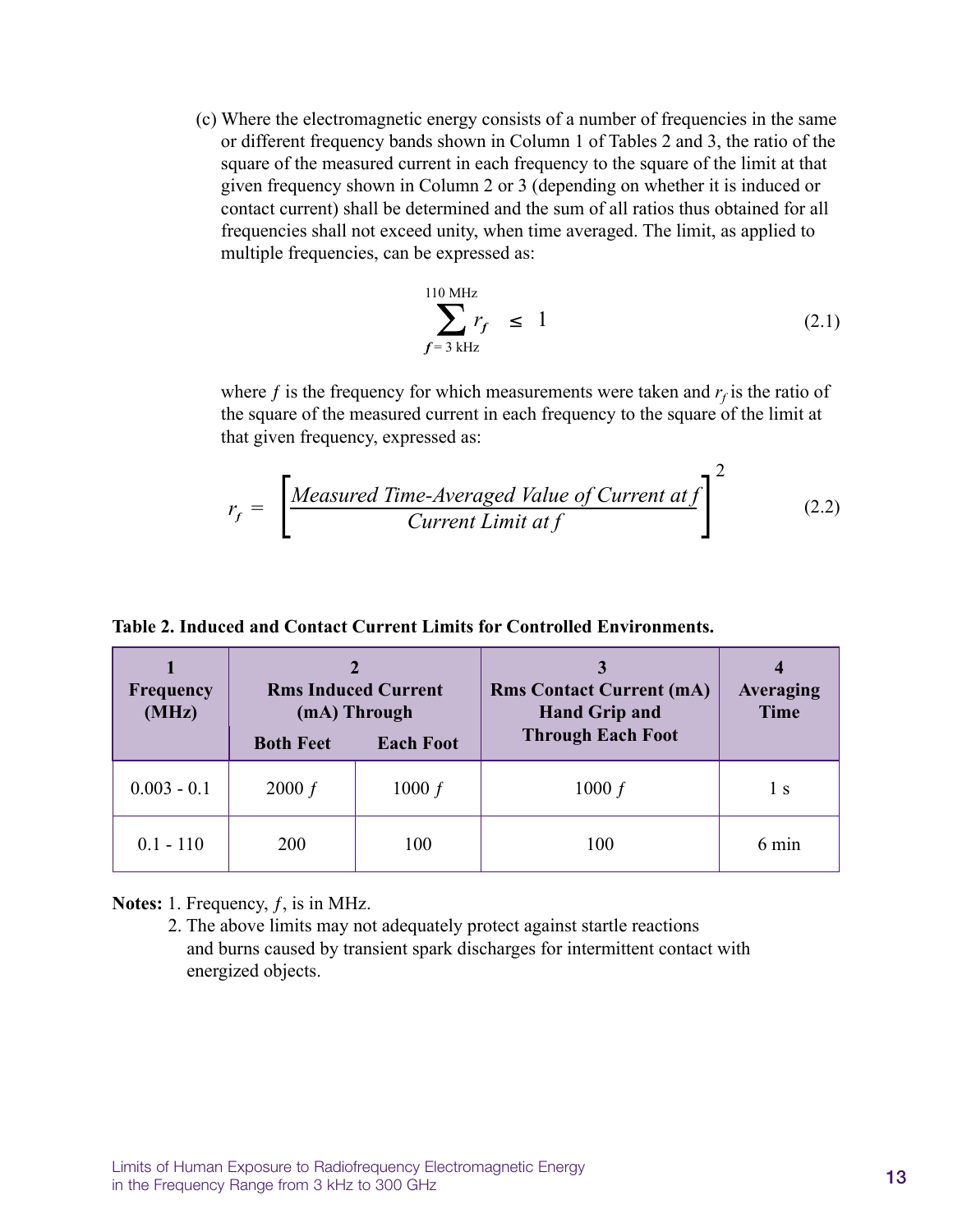| Frequency<br>(MHz) | <b>Rms Induced Current</b><br>(mA) Through<br><b>Each Foot</b><br><b>Both Feet</b> |         | <b>Rms Contact Current (mA)</b><br><b>Hand Grip and</b><br><b>Through Each Foot</b> | 4<br><b>Averaging</b><br><b>Time</b> |
|--------------------|------------------------------------------------------------------------------------|---------|-------------------------------------------------------------------------------------|--------------------------------------|
| $0.003 - 0.1$      | 900 f                                                                              | 450 $f$ | 450 f                                                                               | 1 s                                  |
| $0.1 - 110$        | 90                                                                                 | 45      | 45                                                                                  | $6 \text{ min}$                      |

| Table 3. Induced and Contact Current Limits for Uncontrolled Environments. |  |  |  |  |  |  |  |
|----------------------------------------------------------------------------|--|--|--|--|--|--|--|
|----------------------------------------------------------------------------|--|--|--|--|--|--|--|

Notes: 1. Frequency, f, is in MHz.

- 2. The above limits may not adequately protect against startle reactions and burns caused by transient spark discharges for intermittent contact with energized objects.
	- (d) For frequencies between 3 kHz and 100 kHz, the averaging time to be applied to the induced and contact current measurements shall be 1 second. For frequencies between 100 kHz and 110 MHz, time averaging shall be applied to the square of the induced and contact currents and shall be consistent with the averaging time in Tables 5 and 6, provided that the time-averaged square of the current in any 6 min (or 0.1 h) period does not exceed the limit given in the following relation:

$$
I_{av}^{2} = I_{lm}^{2} \frac{6}{T_{exp}}
$$
 (2.3)

where  $I_{av}$  is the maximum allowable time-averaged current for exposure times less than 6 min, *Ilm* is the current limit through each foot (100 mA for controlled environment and 45 mA for uncontrolled environment) as specified in Tables 2 and 3, and  $T_{exp}$  is the exposure time in minutes during any 6 min period. Shown in Table 4 are the higher values of  $I_{av}$  that may be allowed for exposure times less than 6 min.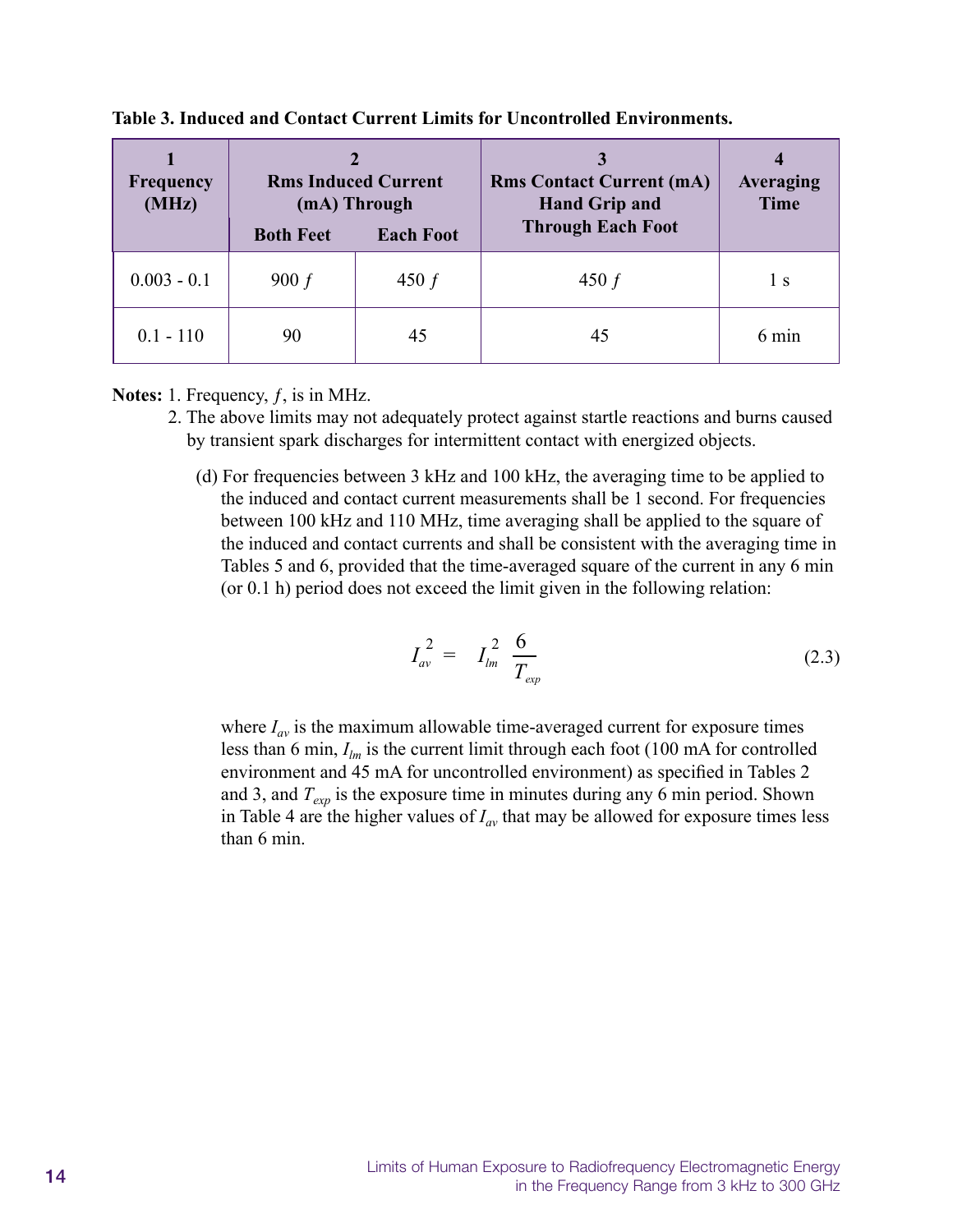**Table 4. Time-Averaged Induced and Contact Current Limits for Different Exposure Times for the Frequency Band 0.1-110 MHz, Applicable to Controlled and Uncontrolled Environments.** 

| <b>Exposure Time</b><br>(min) | Time-Averaged Induced/Contact Current (rms)<br>through Each Foot (mA) |                                 |  |  |
|-------------------------------|-----------------------------------------------------------------------|---------------------------------|--|--|
|                               | <b>Controlled Environment</b>                                         | <b>Uncontrolled Environment</b> |  |  |
| $\geq 6$                      | 100                                                                   | 45                              |  |  |
| 5                             | 110                                                                   | 49                              |  |  |
| $\overline{4}$                | 123                                                                   | 55                              |  |  |
| 3                             | 141                                                                   | 64                              |  |  |
| $\overline{2}$                | 173                                                                   | 78                              |  |  |
| $\mathbf{1}$                  | 245                                                                   | 110                             |  |  |
| 0.5                           | 346                                                                   | 155                             |  |  |
| ${}_{\leq 0.5}$               | 350                                                                   | 155                             |  |  |

**Note:** The above limits may not adequately protect against startle reactions and burns caused by transient spark discharges for intermittent contact with energized objects.

### **2.2 Electric and Magnetic Field Strength Limits**

In the far-field zone, electric field strength, magnetic field strength and power density are interrelated by simple mathematical expressions, where any one of these parameters defines the remaining two. In the near-field zone, both the unperturbed electric and magnetic field strengths shall be measured, since there is no simple relationship between these two quantities. Instrumentation for the measurement of magnetic fields at certain frequencies may not be commercially available. In this case, the electric field strength shall be measured and used for assessing compliance with the basic restrictions in this code.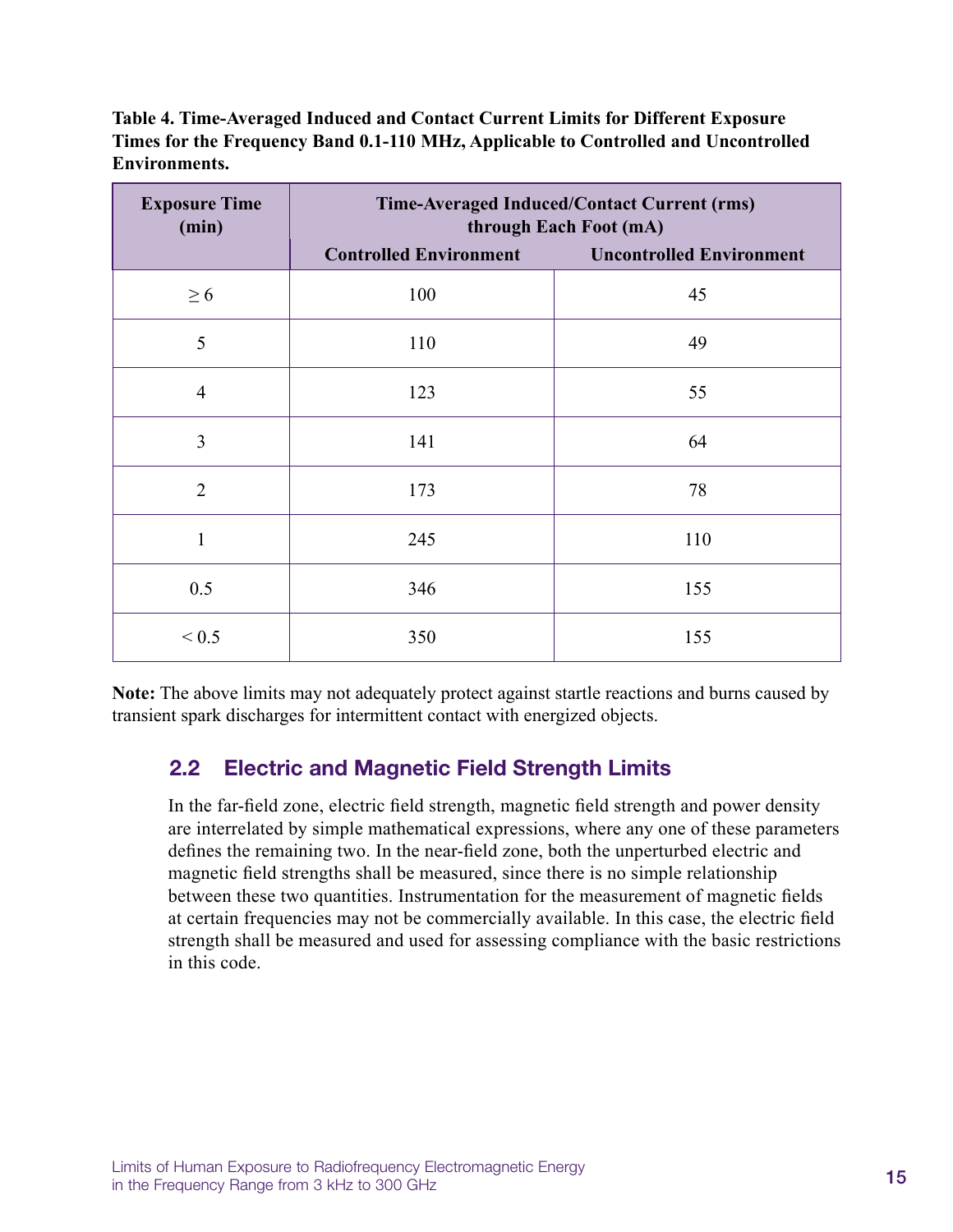Individuals should not be exposed to electromagnetic energy in a frequency band listed in Column 1 of Tables 5 and 6, if:

- (a) the electric or magnetic field strengths exceed the values, when averaged spatially and over time, specified in Column 2 or 3 of:
	- (i) Table 5 for Controlled Environment.
	- (ii) Table 6 for Uncontrolled Environment.
- (b) the power density exceeds the values, when averaged spatially and over time, specified in Column 4 of:
	- (i) Table 5 for Controlled Environment.
	- (ii) Table 6 for Uncontrolled Environment.

Spatial averaging is to be carried out over an area equivalent to the vertical cross-section of the human body (Section 2.4). A time-averaging period of 6 min should be employed for frequencies up to 15 000 MHz. For frequencies above 15 000 MHz, the averaging time to be used, in minutes, shall be:

Averageing Time = 
$$
616\,000/f^{1.2}
$$

where  $f$  is the frequency in MHz.

Where the electromagnetic energy consists of a number of frequencies in the same or different frequency bands shown in Column 1 of Tables 5 and 6, then the ratio of the measured value at each frequency to the limit at that given frequency shown in Column 2, 3, or 4 shall be determined and the sum of all ratios thus obtained for all frequencies shall not exceed unity, when averaged spatially and over time. For field strength measurements, the measured values and the limits shall be squared before determining the ratios. The limit, as applied to multiple frequencies, can be expressed as:

$$
\sum_{f=3 \text{ kHz}}^{300 \text{ GHz}} R_f \le 1 \tag{2.4}
$$

where f is the frequency for which measurements were taken and  $R<sub>f</sub>$  is the ratio of the measured value at each frequency to the exposure limit at that given frequency, and where the electric or magnetic field strength is measured,

$$
R_f = \left[ \frac{\text{Measured Value of Field Strength at } f}{\text{Exposure Limit of Field Strength at } f} \right]^2 \tag{2.5}
$$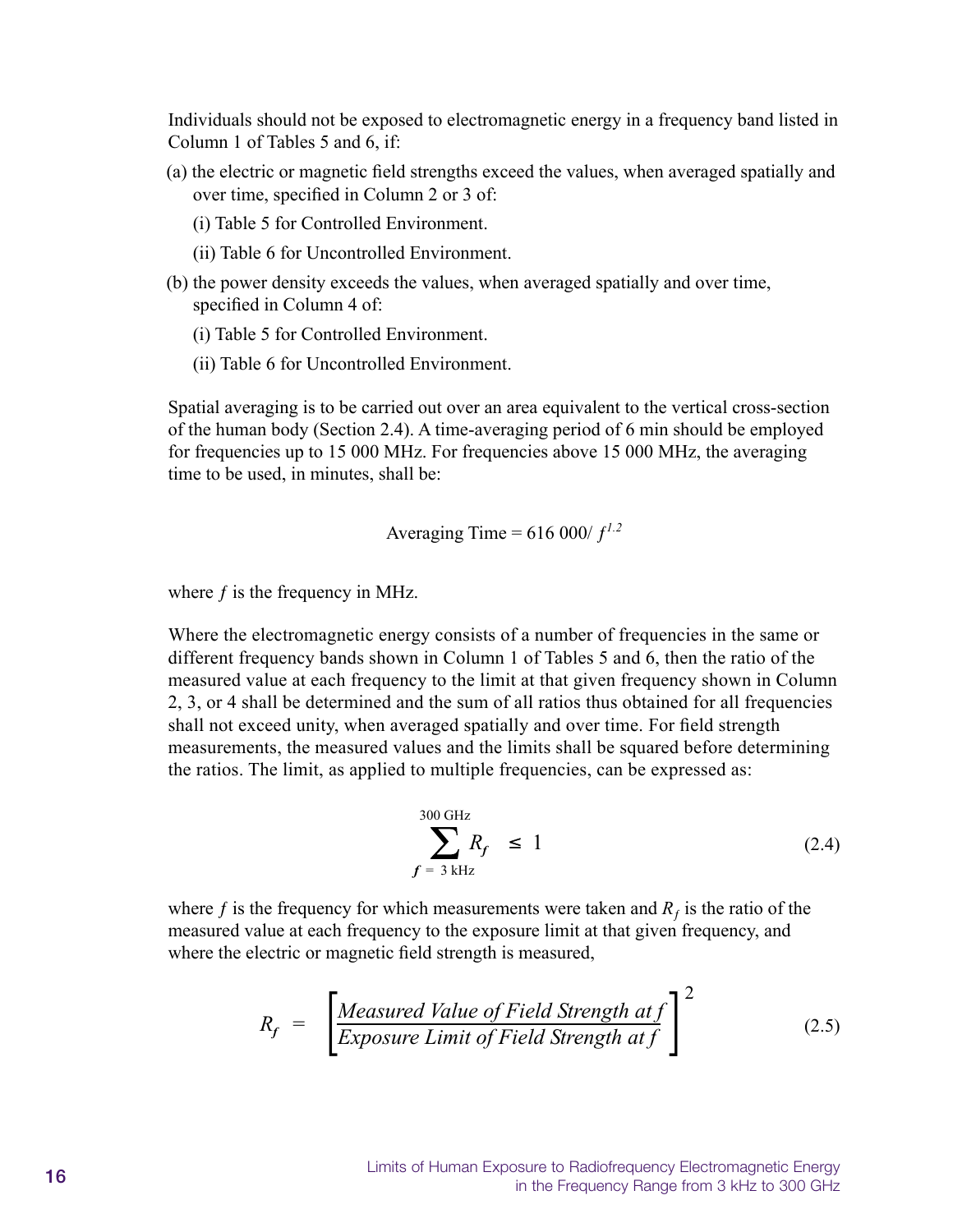or where the power density is measured,

$$
R_f = \frac{Measured Value of Power Density at f}{Expasure Limit of Power Density at f}
$$
 (2.6)

| <b>Frequency</b><br>(MHz) | $\overline{2}$<br><b>Electric Field</b><br>Strength; rms<br>(V/m) | 3<br><b>Magnetic Field</b><br><b>Strength; rms</b><br>(A/m) | $\overline{\mathbf{4}}$<br><b>Power</b><br><b>Density</b><br>(W/m <sup>2</sup> ) | 5<br>Averaging<br><b>Time</b><br>(min) |
|---------------------------|-------------------------------------------------------------------|-------------------------------------------------------------|----------------------------------------------------------------------------------|----------------------------------------|
| $0.003 - 1$               | 600                                                               | 4.9                                                         |                                                                                  | 6                                      |
| $1 - 10$                  | 600/f                                                             | 4.9/f                                                       |                                                                                  | 6                                      |
| $10 - 30$                 | 60                                                                | 4.9/f                                                       |                                                                                  | 6                                      |
| $30 - 300$                | 60                                                                | 0.163                                                       | $10*$                                                                            | 6                                      |
| $300 - 1500$              | $3.54 f^{0.5}$                                                    | $0.0094 f^{0.5}$                                            | f/30                                                                             | 6                                      |
| $1500 - 15000$            | 137                                                               | 0.364                                                       | 50                                                                               | 6                                      |

#### **Table 5. Exposure Limits for Controlled Environments.**

\* Power density limit is applicable at frequencies greater than 100 MHz.

Notes: 1. Frequency,  $f$ , is in MHz.

2. A power density of 10 W/m<sup>2</sup> is equivalent to 1 mW/cm<sup>2</sup>.

3. A magnetic field strength of 1 A/m corresponds to 1.257 microtesla  $(\mu T)$ or 12.57 milligauss (mG).

15 000 - 150 000 137 0.364 50 616 000  $/f^{1.2}$ 

150 000 - 300 000  $\begin{array}{|l|c|c|c|c|c|c|c|c|} \hline \end{array}$  0.354 $f^{0.5}$  | 9.4 x 10<sup>-4</sup> $f^{0.5}$  | 3.33 x 10<sup>-4</sup> $f$  | 616 000 / $f^{1.2}$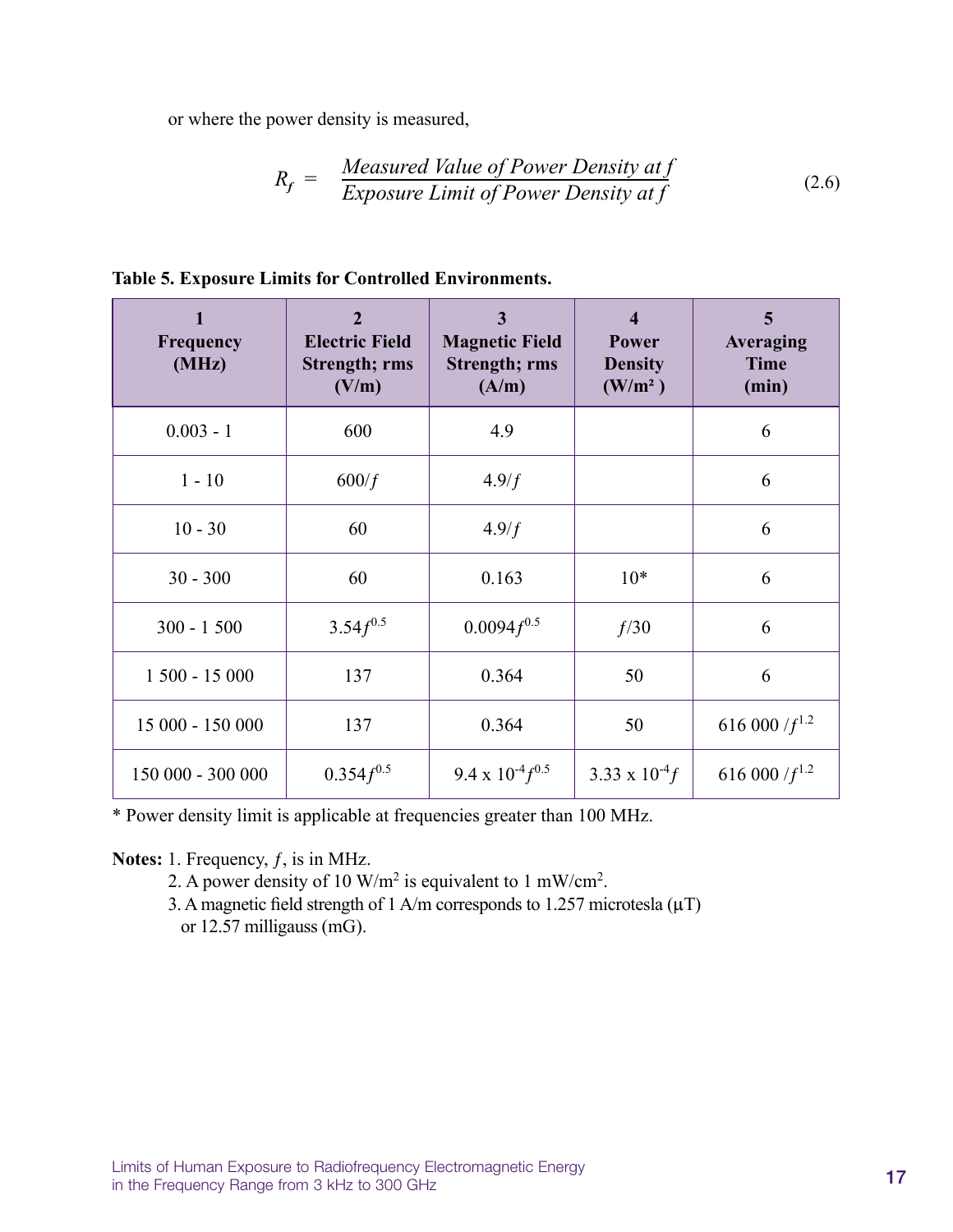| $\mathbf{1}$<br>Frequency<br>(MHz) | $\overline{2}$<br><b>Electric Field</b><br><b>Strength; rms</b><br>(V/m) | 3<br><b>Magnetic Field</b><br><b>Strength; rms</b><br>(A/m) | $\overline{\mathbf{4}}$<br><b>Power</b><br><b>Density</b><br>(W/m <sup>2</sup> ) | 5<br><b>Averaging</b><br><b>Time</b><br>(min) |
|------------------------------------|--------------------------------------------------------------------------|-------------------------------------------------------------|----------------------------------------------------------------------------------|-----------------------------------------------|
| $0.003 - 1$                        | 280                                                                      | 2.19                                                        |                                                                                  | 6                                             |
| $1 - 10$                           | 280/f                                                                    | 2.19/f                                                      |                                                                                  | 6                                             |
| $10 - 30$                          | 28                                                                       | 2.19/f                                                      |                                                                                  | 6                                             |
| $30 - 300$                         | 28                                                                       | 0.073                                                       | $2*$                                                                             | 6                                             |
| $300 - 1500$                       | $1.585 f^{0.5}$                                                          | $0.0042 f^{0.5}$                                            | f/150                                                                            | 6                                             |
| $1500 - 15000$                     | 61.4                                                                     | 0.163                                                       | 10                                                                               | 6                                             |
| 15 000 - 150 000                   | 61.4                                                                     | 0.163                                                       | 10                                                                               | 616 000 / $f^{1.2}$                           |
| 150 000 - 300 000                  | $0.158 f^{0.5}$                                                          | 4.21 x $10^{-4}f^{0.5}$                                     | $6.67 \times 10^{-5} f$                                                          | 616 000 / $f^{1.2}$                           |

**Table 6. Exposure Limits for Uncontrolled Environments.**

\* Power density limit is applicable at frequencies greater than 100 MHz.

#### **Notes:** 1. Frequency, ƒ, is in MHz.

- 2. A power density of 10 W/m<sup>2</sup> is equivalent to 1 mW/cm<sup>2</sup>.
- 3. A magnetic field strength of 1 A/m corresponds to 1.257 microtesla  $(\mu T)$ or 12.57 milligauss (mG).

#### **2.2.1 Peak Field Strength Limit for Pulsed Fields**

While the average power density of pulsed waves shall be within the limits specified in Tables 5 and 6, the peak value of the instantaneous electric field strength (temporal peak) in the frequency range of 0.1 to 300 000 MHz shall not exceed 100 kV/m.

For exposures to pulsed RF fields in the range of 0.1 to 300 000 MHz, peak pulse power densities are limited by the use of time averaging and the limit on peak electric field, with one exception: the total incident energy density during any onetenth second period within the averaging time shall not exceed one-fifth of the total energy density permitted during the entire averaging time for a continuous field $^{(9)}$ .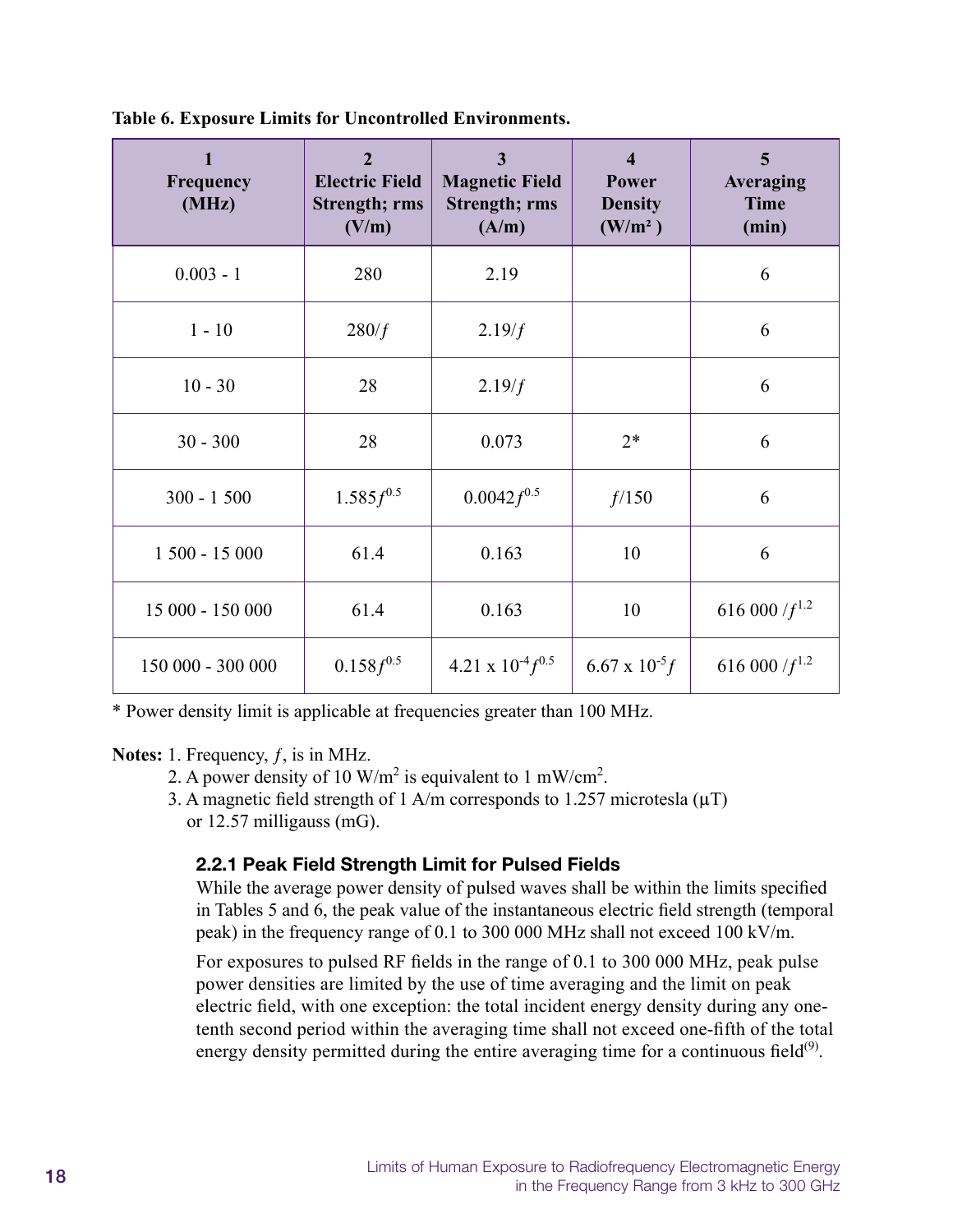This can be expressed as:

$$
\sum_{p=0}^{0.1s} W_p T \leq \frac{W_a T_a}{5} \tag{2.7}
$$

where,

 $W_p$  = peak RF power density, in W/m<sup>2</sup>

 $W_a$  = power density limit as specified in column 4 of Table 5 or 6, in W/m<sup>2</sup>

 $T =$  pulse duration, in seconds

 $T_a$  = averaging time as specified in column 5 of Table 5 or 6, in seconds.

A maximum of five pulses with pulse durations less than 100 ms is permitted during any period equal to the averaging time. If there are more than five pulses during the averaging time, or if the pulse duration is greater than 100 ms, normal time averaging calculations apply.

### **2.3 Time Averaging**

For frequencies between 3 kHz and 100 kHz, the averaging time for induced and contact currents shall be 1 second (Section 2.1.2). For frequencies greater than 100 kHz and up to 15 000 MHz, time averaging provisions in this code take into account that the basic restrictions are designed to limit temperature increases in tissues. Temperature increases in living tissue due to RF energy absorption follow a well-defined pattern with a time constant of approximately 6 minutes (thermal time constant), where **63%** of the steady state temperature increase occurs within 6 min. Time averaging permits exposures to be greater than the limits outlined in Sections 2.1 and 2.2 over short periods of time, provided that the total absorbed energy in any 6 min period does not exceed the energy absorbed from a constant (time invariant) exposure at the limits outlined in Sections 2.1 and 2.2. Since time averaging is based on absorbed energy considerations, the electric and magnetic field intensities shall be squared before time averaging is applied, while the power density and SAR are applied directly.

In situations where the exposure intensity varies significantly with time within a period of 6 min, time-averaged values must be calculated from multiple measurements, otherwise a single measurement is sufficient. Some instruments have time averaging capabilities; however, if this feature is not available, time averaged values over 6 min can be obtained by using the following formulae:

(a) To obtain the time-averaged rms electric (*E*) or magnetic (*H*) field strength, use the applicable formula: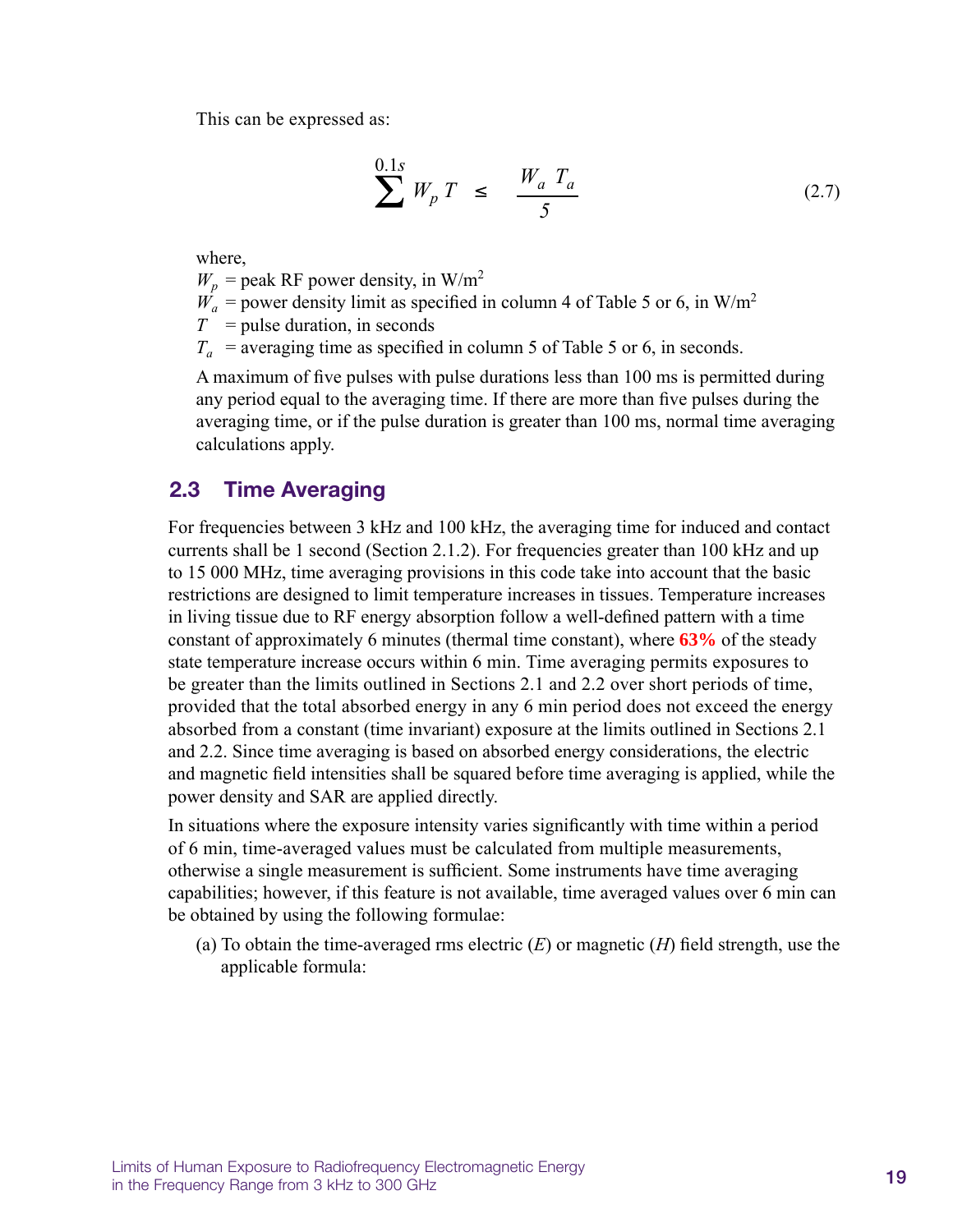$$
E = \left[\frac{1}{6} \sum_{i=1}^{n} E_i^2 \Delta t_i\right]^{0.5}
$$
 (2.8)

or

$$
H = \left[\frac{1}{6} \sum_{i=1}^{n} H_i^2 \Delta t_i\right]^{0.5}
$$
 (2.9)

where  $E_i$  and  $H_i$  are the sampled rms electric and magnetic field strengths, respectively, which are considered to be constant in the i<sup>th</sup> time period,  $\Delta t_i$  is the time duration, in minutes, of the  $i<sup>th</sup>$  time period and *n* is the number of time periods within 6 min.

(b) To obtain the time-averaged power density *W*, use the formula:

$$
W = \frac{1}{6} \sum_{i=1}^{n} W_i \, \Delta t_i \tag{2.10}
$$

where  $W_i$  is the sampled power density in the i<sup>th</sup> time period.

(c) To obtain the time averaged SAR, use the formula:

$$
SAR = \frac{1}{6} \sum_{i=1}^{n} (SAR)_{i} \Delta t_{i}
$$
 (2.11)

where  $(SAR)_i$  is the sampled SAR in the i<sup>th</sup> time period.

**Note 1:** In all of the previous formulae, the following relationship shall be satisfied:

$$
\sum_{i=1}^{n} \Delta t_i = 6 \text{ min}
$$
 (2.12)

**Note 2:** For pulsed fields,  $E_i$  and  $H_i$  are rms values, and  $W_i$  is the value averaged over the time interval *∆t<sup>i</sup>* . If peak values are measured, the rms or average values shall be calculated.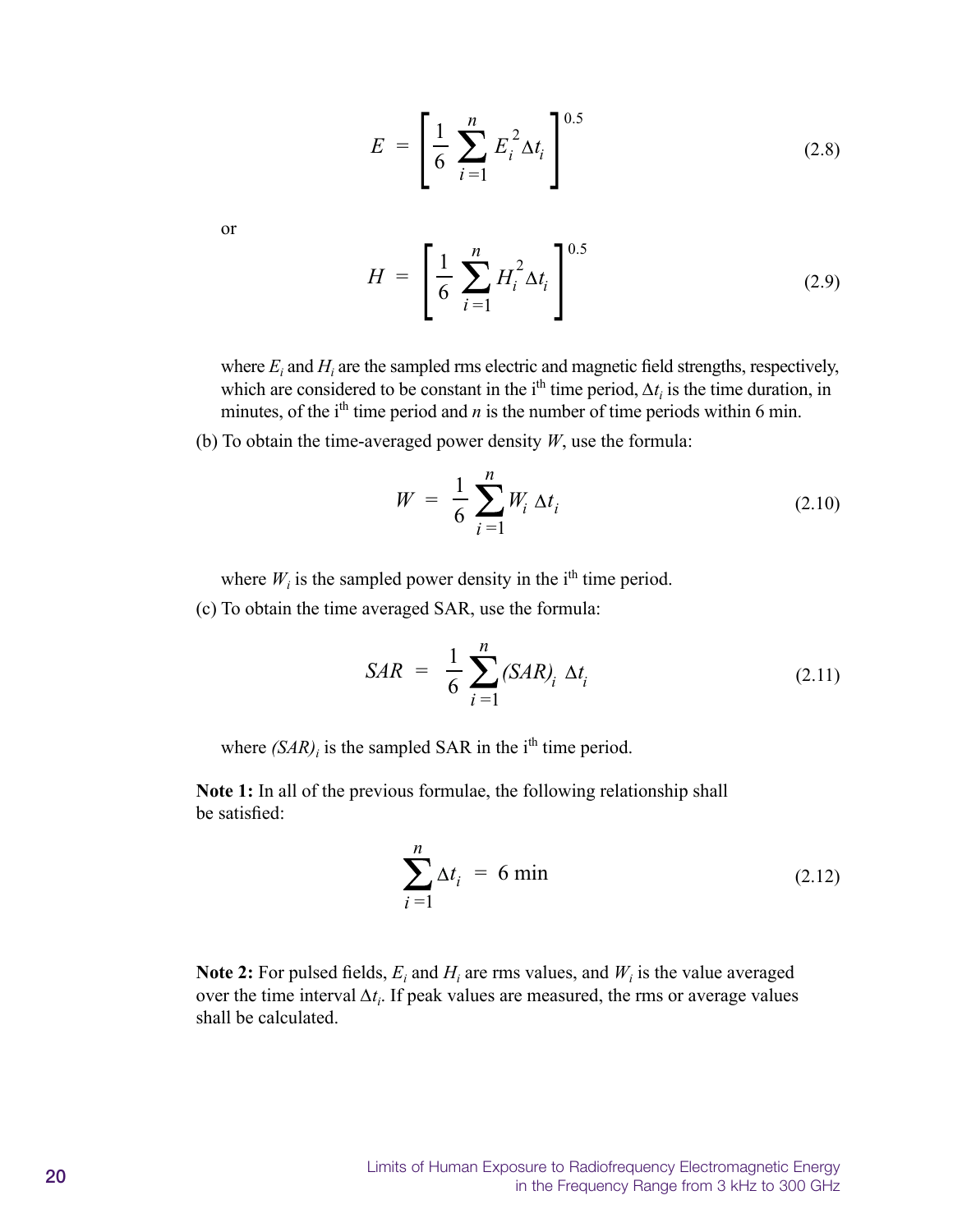#### **2.4 Spatial Averaging**

Spatial averaging takes into account that the maximum exposure limits for electric and magnetic field strengths and power density are derived from the basic restrictions for whole body averaged SAR (Section 2.1). The whole body averaged SAR will be equal to or less than the value in Table 1 for exposure to a uniform plane wave of intensity given in Table 5 or 6, respectively, for polarization along the body axis and for all human body sizes. It is important to note that the limits in Tables 5 and 6 represent the worst case coupling of absorbed power for all human body sizes at all frequencies. In most realistic situations, the exposure field is not uniform and therefore the field strength or power density should be spatially averaged before being compared to the maximum exposure limit.

Measurements to determine conformity with the limits specified in Section 2.2 shall be performed with field sensors (probes) placed at least 0.2 m away from any object or person. To determine the spatially averaged value, local values (including the maximum value) shall be measured over the projected surface area (flat plane), equivalent to the head and trunk region of persons (adults or children) who would occupy the area of the incident fields. It is advisable that the measurement points are uniformly spaced within the sampling area. Local values should be measured in nine or more points. Where the field is reasonably uniform (within 20%), a measurement in one location representative of the space that is occupied by a person is sufficient. Otherwise, the spatially averaged values shall be calculated from the following formulae:

$$
E = \left[\frac{1}{n} \sum_{i=1}^{n} E_i^2\right]^{0.5}
$$
 (2.13)

$$
H = \left[\frac{1}{n} \sum_{i=1}^{n} H_i^2\right]^{0.5}
$$
 (2.14)

$$
W = \frac{1}{n} \sum_{i=1}^{n} W_i
$$
 (2.15)

where *n* is the number of locations,  $E_i$ ,  $H_i$  and  $W_i$  are the electric field strength, the magnetic field strength and the power density, respectively, measured in the i<sup>th</sup> location.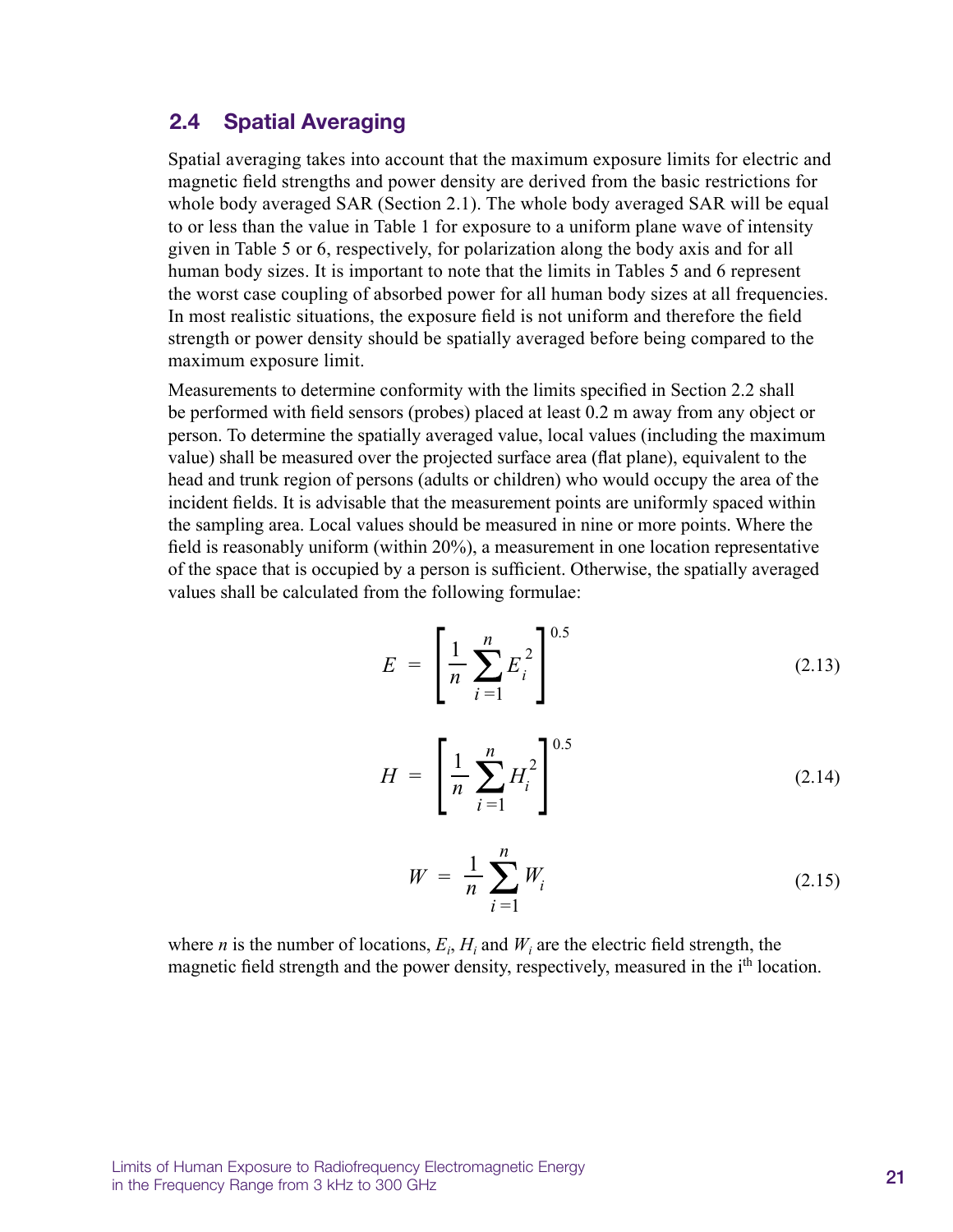# **Definitions**

**antenna** – A device for radiating or receiving radiofrequency (RF) energy.

**basic restriction** – Dosimetric limit directly related to established health effects that incorporate safety factors and are expressed in terms of internal body currents or specific absorption rate (100 kHz to 6 GHz).

**contact current** – Current flowing between an energized, isolated, conductive (metal) object and ground, through the human body.

**continuous wave (CW)** – Successive oscillations which are identical under steady-state conditions (an unmodulated electromagnetic wave).

**controlled environment** – A condition or area where exposure is incurred by persons who are aware of the potential for RF exposure and are cognizant of the intensity of the RF fields in their environment, where exposures are incurred by persons who are aware of the potential health risks associated with RF exposure and whom can control their risk using mitigation strategies.

**electric field** – The region surrounding an electric charge, in which the magnitude and direction of the force on a hypothetical test charge is defined at any point.

**electromagnetic radiation** – The propagation of time-varying electric and magnetic fields through space at the velocity of light.

**extremities** – Limbs of the body, including upper arms and thighs.

**far-field zone** – The space beyond an imaginary boundary around an antenna. The boundary marks the beginning where the angular field distribution is essentially independent of the distance from the antenna. In this zone, the field has a predominantly plane-wave character.

**field strength** – The magnitude of the electric or magnetic field, normally a root-mean-square (rms) value.

**frequency** – The number of sinusoidal cycles made by electromagnetic waves in one second; usually expressed in units of hertz (Hz).

**general public** – Individuals of all ages, body sizes and varying health status, some of whom may qualify for the conditions defined for the controlled environment in certain situations.

**induced current** – Current induced in a human body exposed to RF fields.

**magnetic field** – A region of space surrounding a moving charge (e.g. in a conductor) being defined at any point by the force that would be experienced by another hypothetical moving charge. A magnetic field exerts a force on charged particles only if they are in motion, and charged particles produce magnetic fields only when they are in motion.

**near-field zone** – A volume of space generally close to an antenna or other radiating structure, in which the electric and magnetic fields do not have a substantially plane-wave character, but vary considerably from point to point.

**non-thermal effects** – Biological effects ascribed to exposure to low-level electromagnetic fields, at levels below the threshold to induce thermally-related biological effects.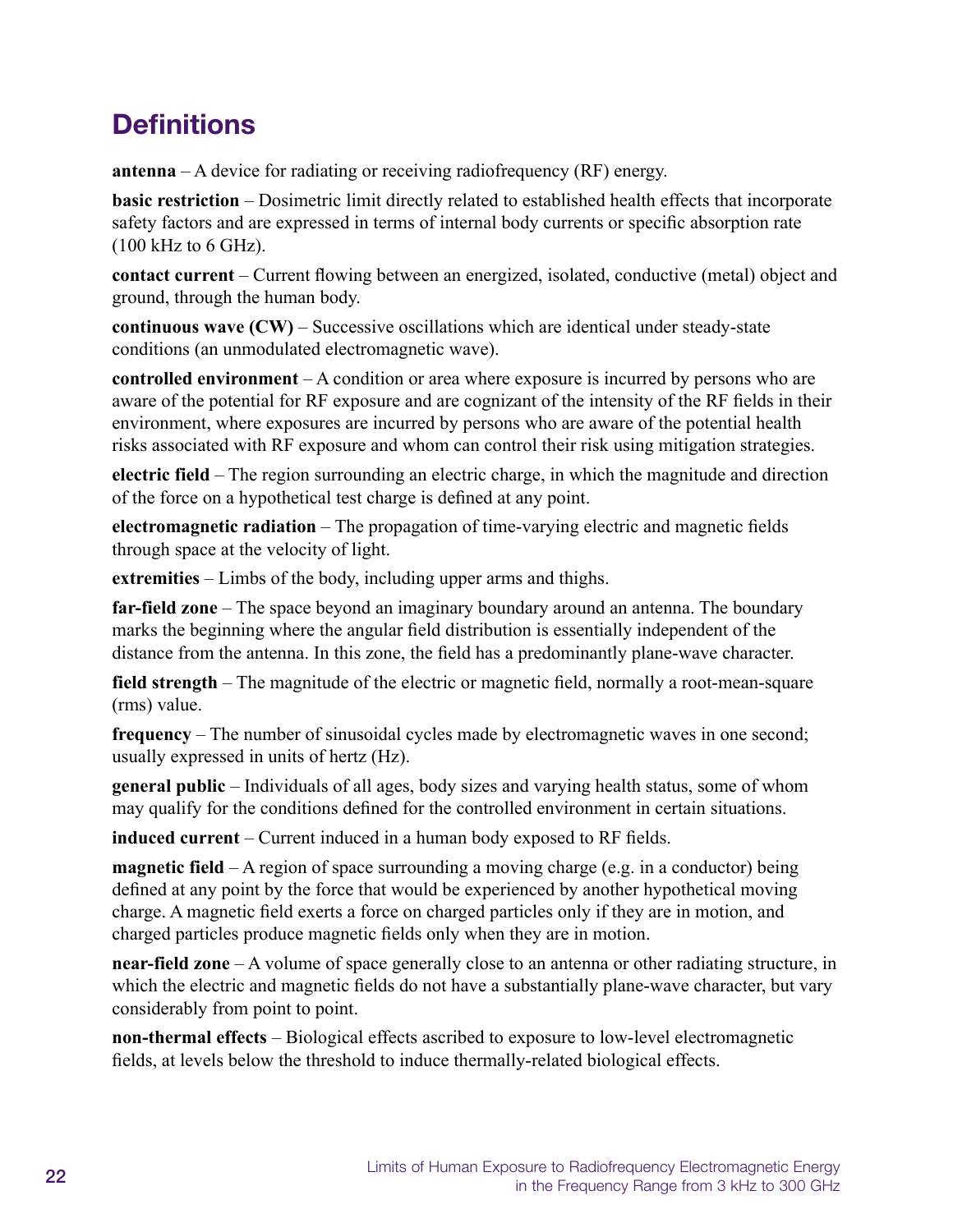**power density** – The rate of flow of electromagnetic energy per unit surface area usually expressed in W/m<sup>2</sup> or mW/cm<sup>2</sup> or  $\mu$ W/cm<sup>2</sup>.

**radiofrequency (RF)** – A frequency or rate of oscillation within the range of about 3 kHz to 300 GHz.

**radiation (electromagnetic)** – The emission or transfer of energy through space in the form of electromagnetic waves.

**RF device** – A device which generates and/or utilizes RF energy.

**rms** – root mean square. Mathematically, it is the square root of the average of the square of the instantaneous field or current taken throughout one period.

**safety** – The absence of detrimental health effects from RF exposures.

**SI** – An acronym of Système international d'unités (International System of Units).

**specific absorption rate (SAR)** – The rate of RF energy absorbed in tissue per unit mass. Quantitatively, it is the time derivative (rate) of the incremental energy (dW) absorbed by an incremental mass (dm) contained in a volume element (dV) of given mass density  $(\rho)$ .

$$
SAR = \frac{d}{dt} \left[ \frac{dW}{dm} \right] = \frac{d}{dt} \left[ \frac{dW}{\rho dV} \right]
$$

*SAR* is expressed in units of watts per kilogram (W/kg). Also,

$$
SAR = \frac{\sigma E^2}{\rho}
$$

where  $\sigma$  is the tissue conductivity (S/m), *E* is the rms electric field strength induced in the tissue (V/m) and  $\rho$  is the mass density (kg/m<sup>3</sup>).

**thermal effects** – Biological effects resulting from heating of the whole body or a localized region, where a sufficient temperature increase has occurred that results in a physiologically significant effect.

**uncontrolled environment** – A condition or area where exposures are incurred by persons that do not meet the criteria defined for the controlled environment.

**wavelength** – The distance travelled by a propagating wave in one cycle of oscillation.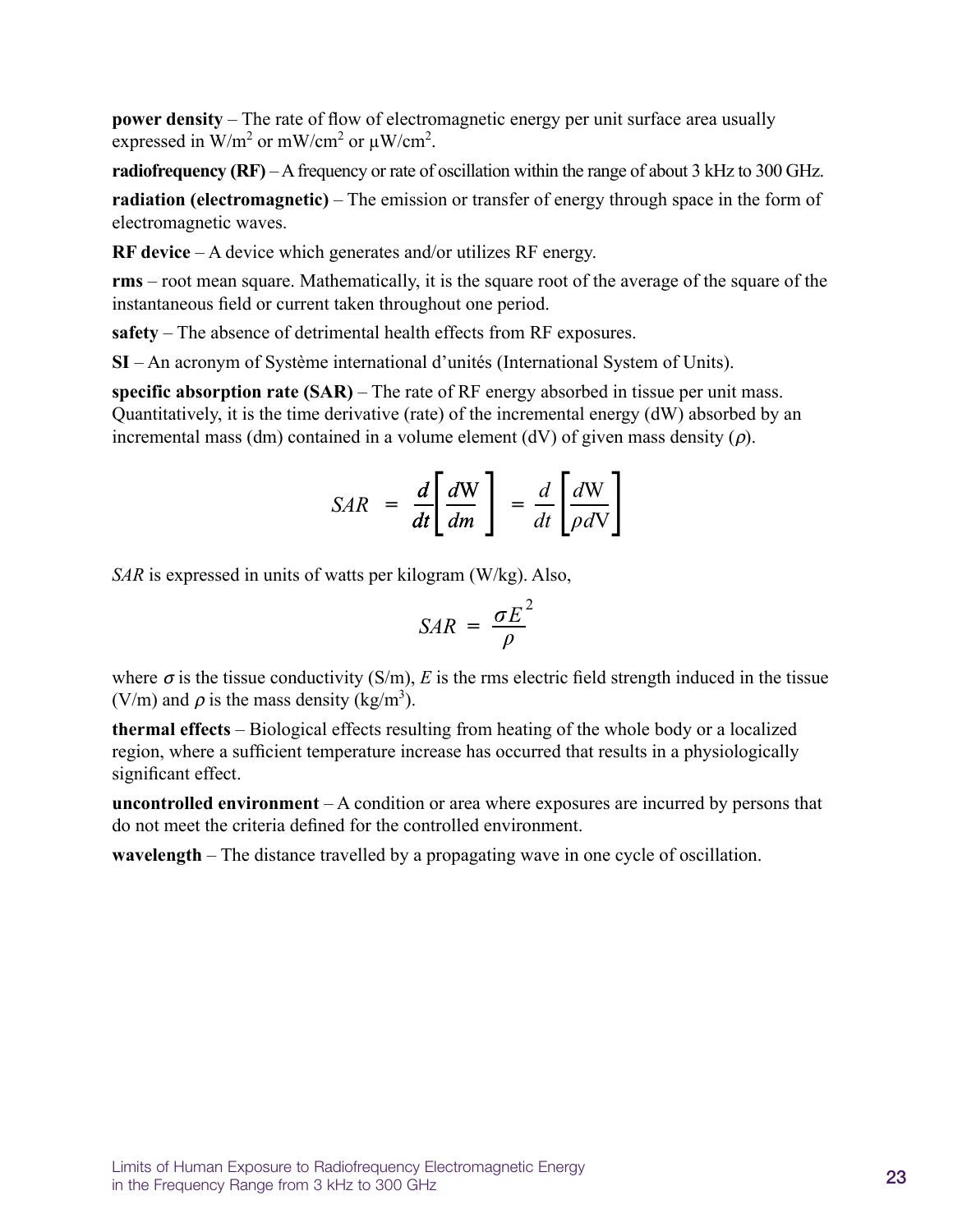## **References**

- 1. General Requirements and Information for the Certification of Radiocommunication Equipment (RSS–Gen), Spectrum Management and Telecommunications, Industry Canada, 2007.
- 2. Radio Frequency Exposure Compliance of Radiocommunication Apparatus (All Frequency Bands) (RSS–102), Spectrum Management and Telecommunications, Industry Canada, 2005.
- 3. Radiocommunication and Broadcasting Antenna Systems, Issue 4, Client Procedures Circular (CPC–2–0–03), Spectrum Management and Telecommunications, Industry Canada, 2008.
- 4. Extremely Low Frequency Fields, Environmental Health Criteria 238, World Health Organization, Geneva, Switzerland, 2007.
- 5. Electromagnetic Fields (300 Hz to 300 GHz), Environmental Health Criteria 137, World Health Organization, Geneva, Switzerland, 1993.
- 6. Vecchia P. Exposure of humans to electromagnetic fields. Standards and Regulations. Ann. Ist. Super Sanita. 43:260–267, 2007.
- 7. D'Andrea JA, Ziriax JM, Adair ER. Radio frequency electromagnetic fields: mild hyperthermia and safety standards. Prog. Brain Res. 162:107–135, 2007.
- 8. International Commission on Non-Ionizing Radiation Protection. Guidelines for limiting exposure to time-varying electric, magnetic, and electromagnetic fields (up to 300 GHz). Health Phys. 74:494–522, 1998.
- 9. International Committee on Electromagnetic Safety. IEEE Standard for Safety Levels with respect to human exposure to radiofrequency electromagnetic fields, 3 kHz to 300 GHz. New York: Institute of Electrical and Electronic Engineers; IEEE Standard C95.1–2005.
- 10. Framework for developing health-based EMF standards, World Health Organization, Geneva, Switzerland, 2006.
- 11. International Commission on Non-Ionizing Radiation Protection (ICNIRP) Statement: General Approach to protection against non-ionizing radiation. Health Phys. 82:540–548, 2002.
- 12. Roy CR, Martin LJ. A comparison of important international and national standards for limiting exposure to EMF including the scientific rationale. Health Phys. 92:635–641, 2007.
- 13. SCENIHR (Scientific Committee on emerging and Newly Identified Health Risks). Possible Effects of Electromagnetic Fields (EMF) on Human Health, Health and Consumer Protection – Directorate General, European Commission, 2007.
- 14. Lahkola A, Auvinen A, Raitanen J, Schoemaker MJ, Christensen HC, Feychting M, Johansen C, Klaeboe L, Lönn S, Swerdlow AJ, Tynes T, Salminen T. Mobile phone use and risk of glioma in 5 North European countries. Int. J. Cancer. 120:1769–1775, 2007.
- 15. Lahkola A, Salminen T, Raitanen J, Heinävaara S, Schoemaker MJ, Christensen HC, Feychting M, Johansen C, Klaeboe L, Lönn S, Swerdlow AJ, Tynes T, Auvinen A. Meningioma and mobile phone use-a collaborative case-control study in five North European countries. Int. J. Epidemiol. 37:1304–1313, 2008.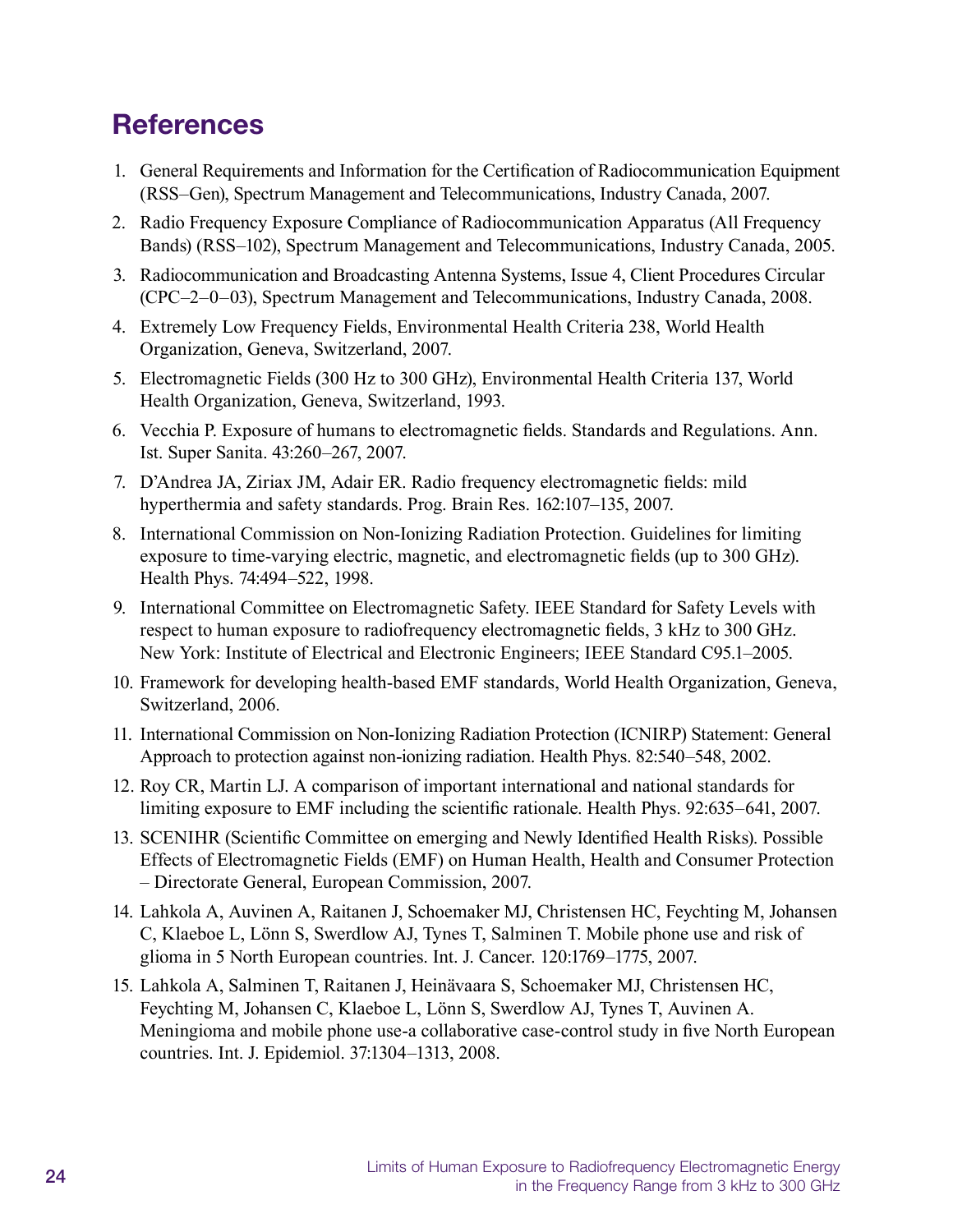- 16. Kan P, Simonsen SE, Lyon JL, Kestle JR. Cellular phone use and brain tumor: a meta-analysis. J. Neurooncol. 86:71–78, 2008.
- 17. Krewski D, Glickman BW, Habash RW, Habbick B, Lotz WG, Mandeville R, Prato FS, Salem T, Weaver DF. Recent advances in research on radiofrequency fields and health: 2001-2003. J. Toxicol. Environ. Health B Crit. Rev. 10:287–318, 2007.
- 18. Valberg PA, van Deventer TE, Repacholi MH. Workgroup report: base stations and wireless networks-radiofrequency (RF) exposures and health consequences. Environ. Health Perspect. 115:416–424, 2007.
- 19. Moulder JE, Foster KR, Erdreich LS, McNamee JP. Mobile phones, mobile phone base stations and cancer: a review. Int. J. Radiat. Biol. 81:189–203, 2005.
- 20. Verschaeve L. Genetic damage in subjects exposed to radiofrequency radiation. Mutat. Res. 681:259–270, 2009.
- 21. Cook CM, Saucier DM, Thomas AW, Prato FS. Exposure to ELF magnetic and ELFmodulated radiofrequency fields: the time course of physiological and cognitive effects observed in recent studies (2001–2005). Bioelectromagnetics. 27:613–627, 2006.
- 22. D'Andrea JA, Chou CK, Johnston SA, Adair ER. Microwave effects on the nervous system. Bioelectromagnetics. Suppl. 6:S107–147, 2003.
- 23. D'Andrea JA, Adair ER, de Lorge JO. Behavioural and cognitive effects of microwave exposure. Bioelectromagnetics. Suppl. 6:S39–62, 2003.
- 24. McNamee JP and Bellier PV, "Cytogenetic and Carcinogenetic Effects of Exposure to Radiofrequency Radiation" In: "Chromosomal Alterations: Methods, Results and Importance in Human Health. Obe, Günter; Vijayalaxmi (Eds.) 2007, XXIV, 515 p." Springer-Verlag, Heidelberg, Germany (ISBN:9783540714132).
- 25. Jauchem JR. Effects of low-level radio-frequency (3kHz to 300GHz) energy on human cardiovascular, reproductive, immune, and other systems: a review of the recent literature. Int. J. Hyg. Environ. Health. 211:1–29, 2008.
- 26. Rubin GJ, Das Munshi J, Wessely S. Electromagnetic hypersensitivity: a systematic review of provocation studies. Psychosom. Med. 67:224–232, 2005.
- 27. Röösli M. Radiofrequency electromagnetic field exposure and non-specific symptoms of ill health: a systematic review. Environ. Res. 107:277–287, 2008.
- 28. Chauhan V, McNamee JP. Radiofrequency emissions and gene/protein expression: A review. Radiat. Res. 172:265-287, 2009.
- 29. Habash RWY, Byus CV, Elwood JM, Krewski D, Lotz WG, McBride ML, McNamee JP, Prato FS. Recent Advances in Research on Radiofrequency fields and Health: 2004–2007. J. Toxicol. Environ. Health B Crit. Rev. 12:250-288, 2009.
- 30. Exposure to high frequency electromagnetic fields, biological effects and health consequences (100 kHz–300 GHz) – Review of the Scientific Evidence and Health Consequences. Munich: International Commission on Non-Ionizing Radiation Protection; 2009. ISBN 978–3–934994–10–2.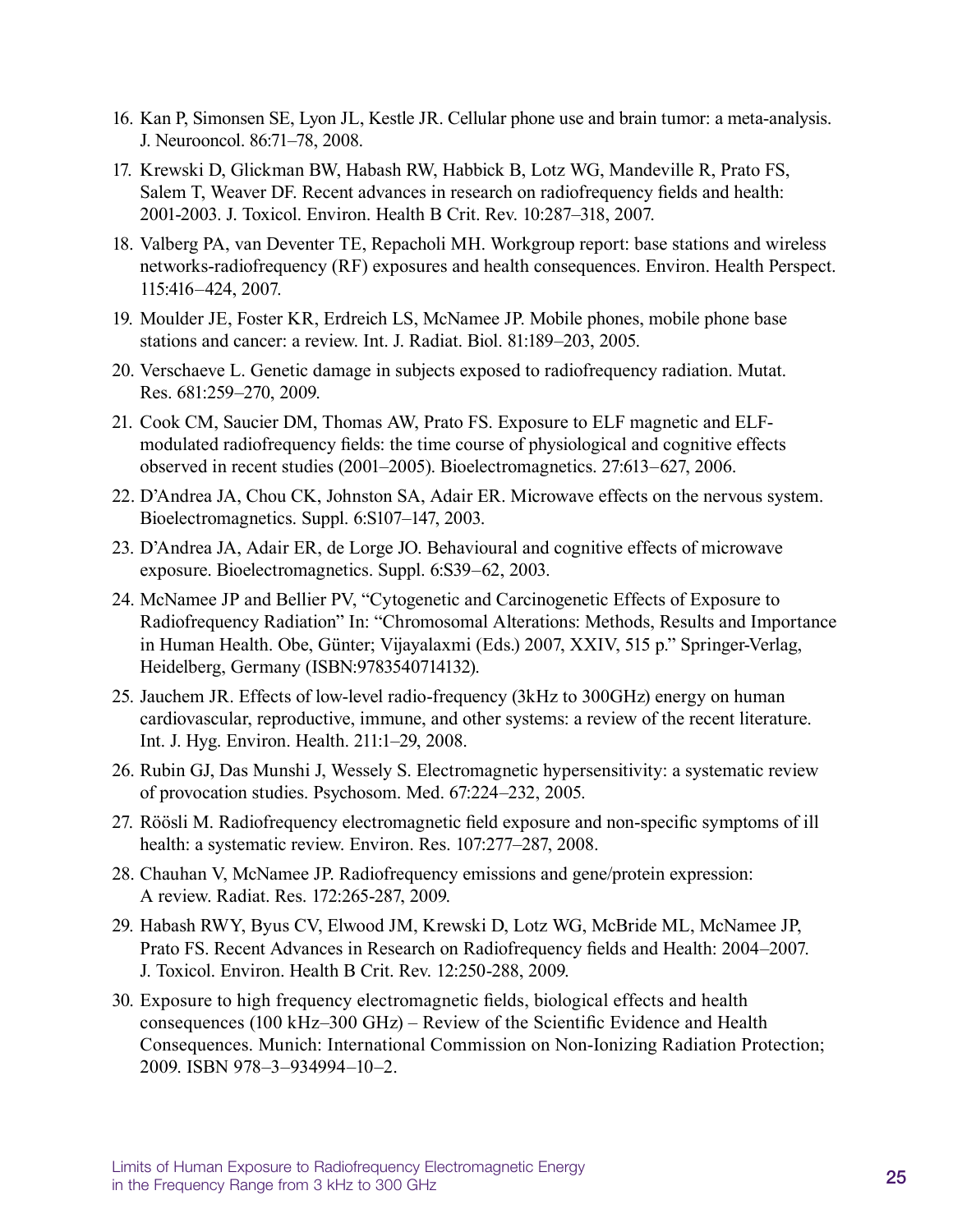- 31. Reilly JP. Applied Bioelectricity: from electrical stimulation to electropathology, New York, Springer, 1998.
- 32. IEEE Standard C95.6-2002, IEEE Standard for Safety Levels with respect to human exposure to electromagnetic fields, 0–3 kHz. New York, Institute of Electrical and Electronic Engineers, 2002.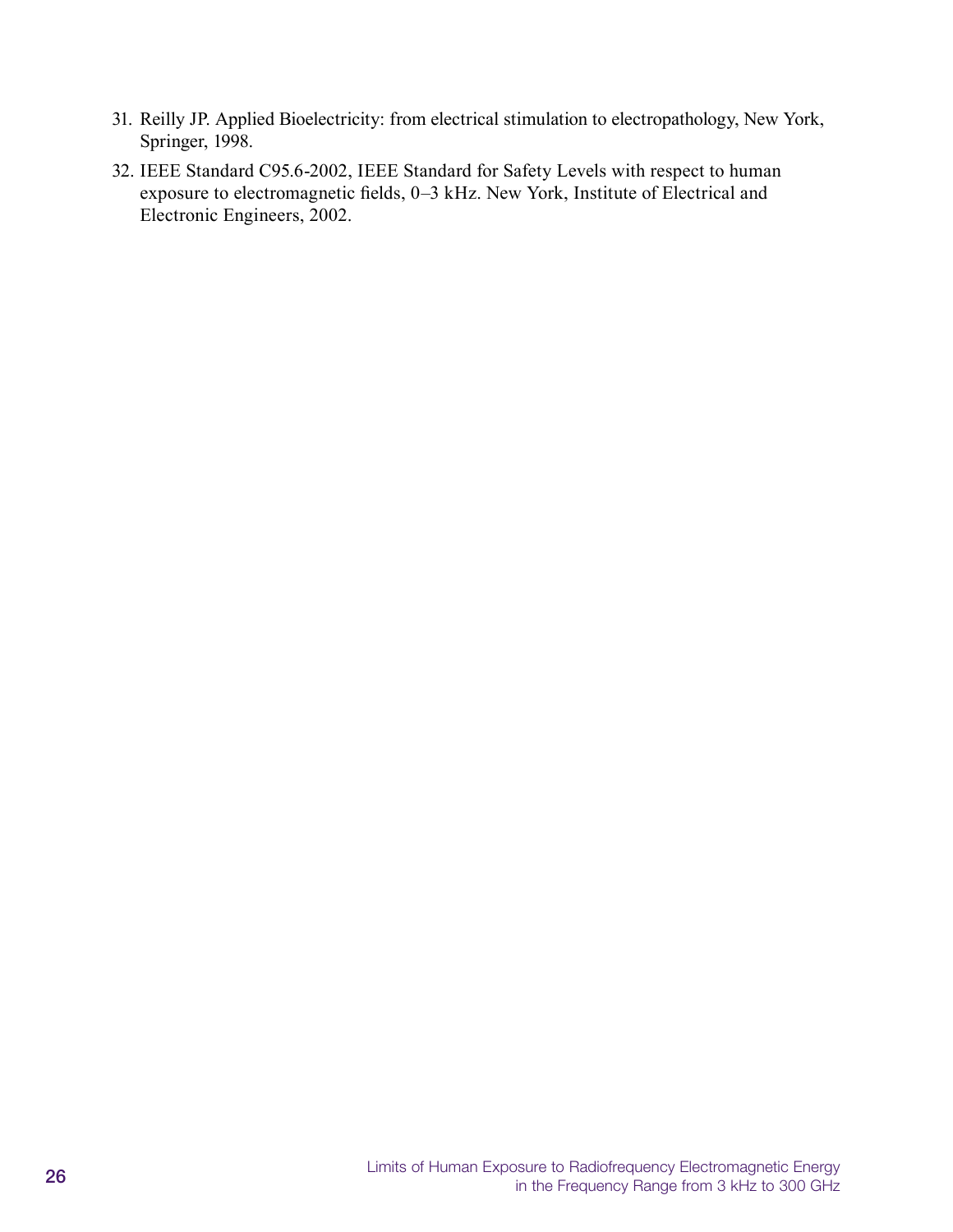



**Frequency (MHz)**



**Frequency (MHz)**